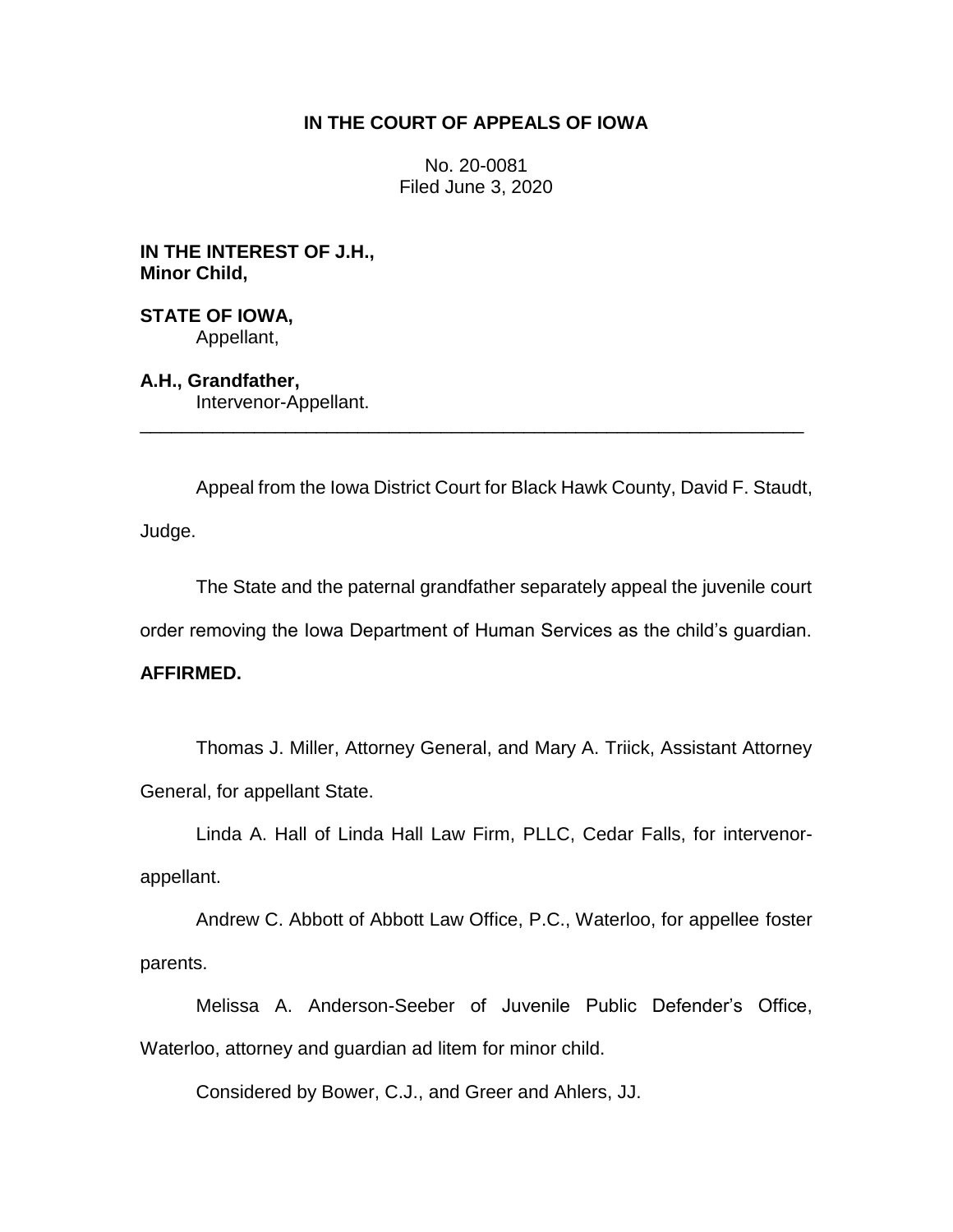## **GREER, Judge.**

 $\overline{a}$ 

A good process is everything. After the five-member adoption staffing conference, participants voted three to one in favor of the foster parent placement over the paternal grandfather to adopt  $J.H.^1$  Then the non-participant supervisors negated the committee decision and instead chose the grandfather as the adoptive option. After the district court removed the Iowa Department of Human Services (DHS) as J.H.'s guardian and placed the child in the custody of foster parents for adoption, the State and J.H.'s paternal grandfather appealed seeking reversal of the court order. Having deviated from the process established under the Iowa Administrative Code and DHS's own policy manual, we conclude DHS acted unreasonably in its selection of the adoptive family and affirm the juvenile court order removing DHS as the child's guardian.

#### **I. Background Facts and Proceedings.**

J.H. was born in May 2018. The child was removed from her parents' custody shortly after birth because of the parents' mental-health and substanceabuse issues. The State filed a child-in-need-of-assistance (CINA) petition, and J.H.'s parents generally failed to participate in services and did not make any serious efforts at sobriety. Eventually the State petitioned to terminate their parental rights.

About two days after removal from her parents' care, the child was placed with her paternal grandfather. She stayed with him until December, at which point he asked that the child be placed in foster care. At that time, the grandfather stated

<sup>&</sup>lt;sup>1</sup> Because one participant found each option equally viable, the trial court treated the undecided vote as a non-vote.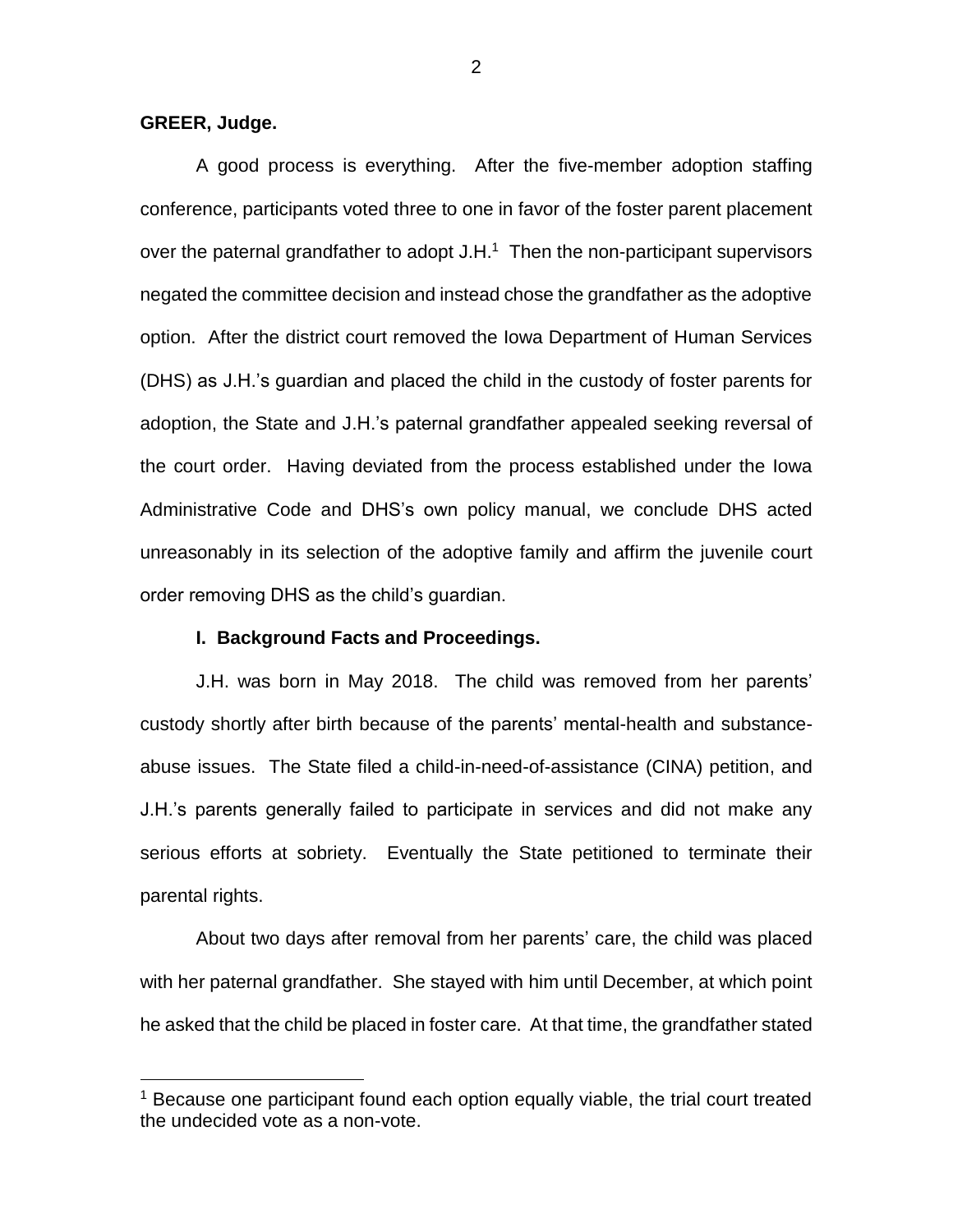he was not an adoptive placement for the child. Because the foster parents, J.K.- B. and K.K.-B., provided day care for J.H. daily starting within days of the child's birth, they offered a logical foster care placement option. With a need for a new plan, these foster parents, who also had previously adopted J.H.'s half-sibling, started providing foster care for J.H.

At some point, the grandfather had a change of heart about abandoning consideration as an adoptive placement for his granddaughter. The juvenile court held a termination hearing in March 2019. The grandfather moved to intervene in the termination case and testified at the termination hearing that he would like to be considered as an adoptive placement. The court entered an order terminating the parents' rights in April. The court placed guardianship and custody of J.H. with DHS for adoptive placement. Shortly after termination, the foster parents also moved to intervene. Both motions to intervene were granted.

Now that the parents' rights were terminated and with two families interested, DHS began the process to determine who would adopt J.H. On April 30, DHS held an adoption selection staffing conference. Five individuals took part in the staffing: Wendy Markey, the child's case manager; Dawn Sage, Markey's supervisor; Kellianne Torres, the Family Risk, Safety, and Permanency services supervisor; Erica Troyna, the adoption case manager; and Tracy Wynn, the adoption supervisor. This committee separately interviewed the grandfather and the foster parents. Both the grandfather and the foster parents were asked a predetermined set of questions, and the committee members asked follow-up questions as necessary. The committee members were also given an optional matching tool to use if they needed help making their selection. After the

3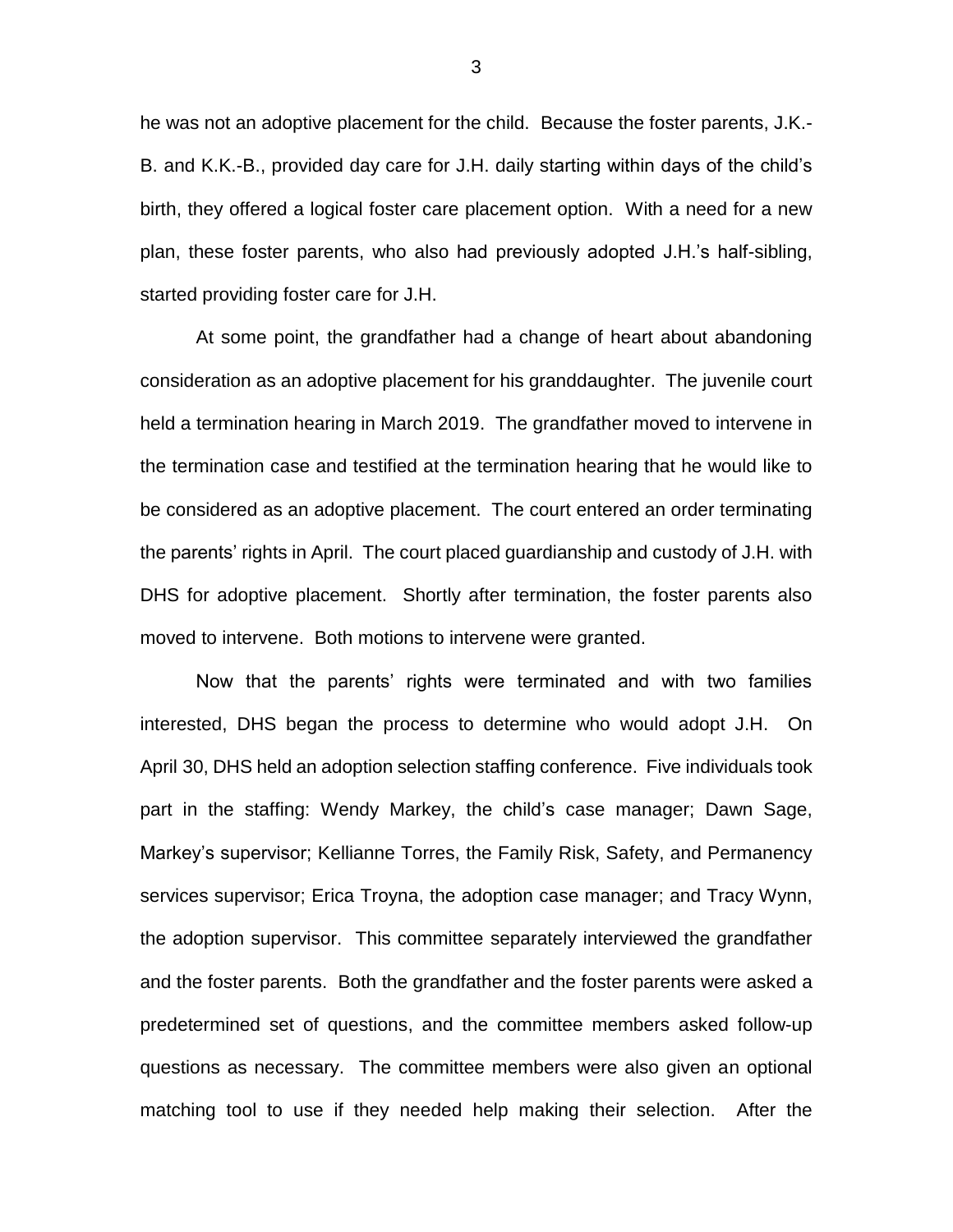interviews, the committee members discussed their impressions. Then, each member emailed their vote for the adoptive family as well as their reasoning to a designated committee member who tallied the votes. The final committee vote was three in favor of the foster parents, one in favor of the grandfather, and one noting the choices were equal.

The committee's decision was reviewed by Judy Phelps, the social work administrator, and Phelps's direct supervisor, Dawn Turner, the service area manager. Neither Phelps nor Turner participated in the staffing, nor did they meet with either family. Phelps and Turner overruled the committee's recommendation and decided that the grandfather should be the adoptive placement for J.H. On May 21, the parties were notified that DHS selected the grandfather as the adoptive placement.

In July, DHS began moving the child from the foster parents' custody to the grandfather's custody. Around the same time, the foster parents moved to stay the custody transition and remove DHS as the child's guardian.

The court held a hearing on the foster parents' motion over three days, July 25, September 20, and October 18. After the first day of the hearing, the court issued an order for DHS to transition custody of the child back to the foster parents pending resolution of the motion to remove DHS as guardian. The grandfather filed, and the State joined, an interlocutory appeal challenging this order. The Iowa Supreme Court stayed the order and the child remained in the grandfather's custody pending final resolution of the district court proceedings. The case was sent back to the juvenile court on limited remand to resolve the guardianship issue.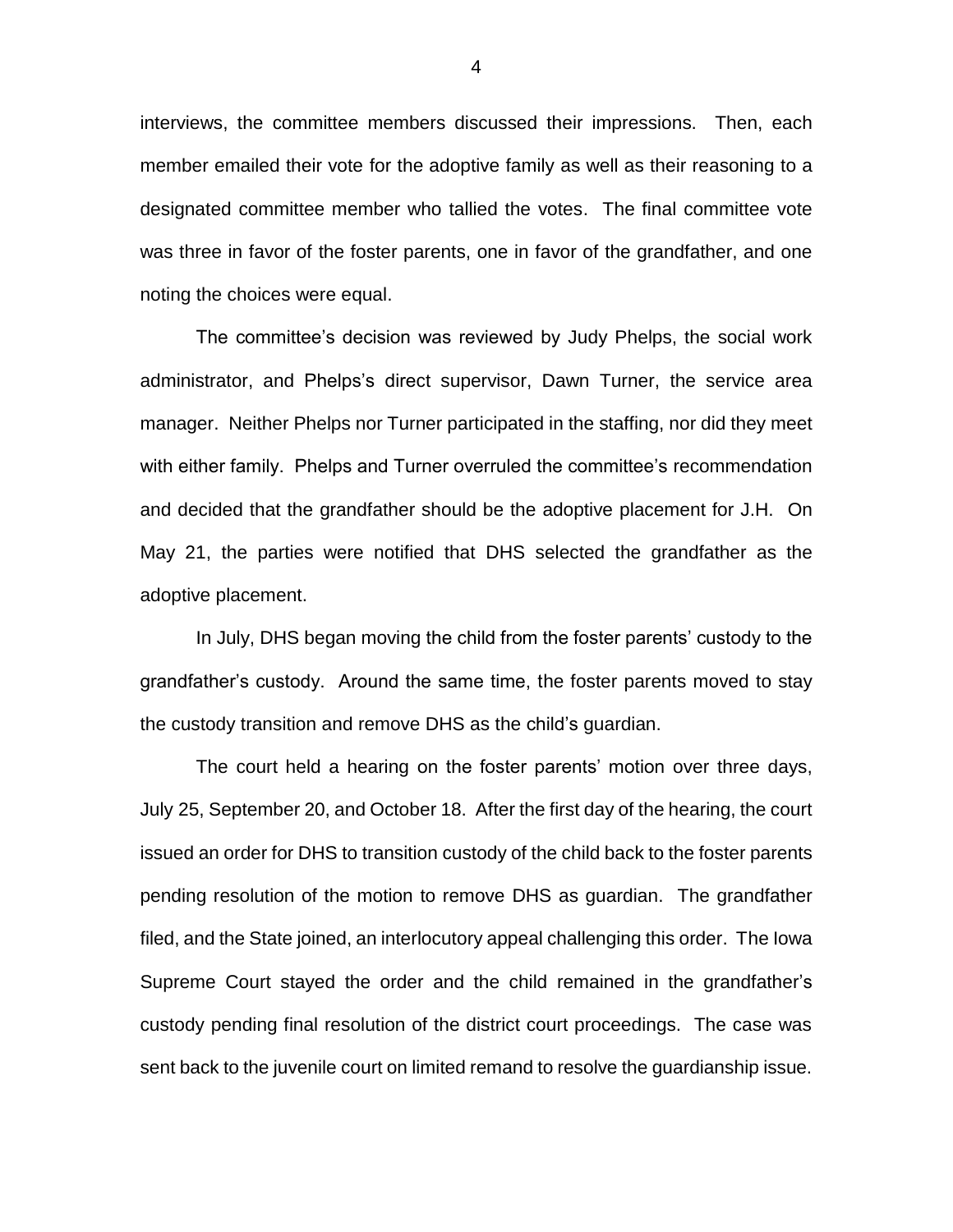On January 6, 2020, the juvenile court entered an order removing DHS as the guardian, placing guardianship with the foster parents for adoption, and transferring custody of the child to the foster parents. The Iowa Supreme Court then dismissed the interlocutory appeal as moot. The State and the grandfather filed notice of appeal and requested a stay of the district court's order pending final resolution of the appeal. One justice of the Iowa Supreme Court denied the stay, and this ruling was confirmed by a three-justice panel. The appeal now comes before our court for review.

### **II. Standard of Review.**

We review "actions seeking to remove DHS as guardian and challenging custody placement" de novo. *In re S.O.*, No. 13-0740, 2013 WL 3458216, at \*1 (Iowa Ct. App. July 10, 2013). "The court's core role in these proceedings is to ensure placement is in the best interests of the child." *Id.* We give weight to the juvenile court's findings of fact, but we are not bound by them. *In re J.S.*, 846 N.W.2d 36, 40 (Iowa 2014)*.*

#### **III. Analysis.**

 $\overline{a}$ 

After termination of the parents' rights to J.H., the juvenile court transferred the child's guardianship and custody to DHS under Iowa Code section 232.117(3)  $(2019)$  with the directive to move toward adoption.<sup>2</sup> Once guardianship is in place and adoption goals are set, the court and DHS have distinct roles. "When [the

<sup>2</sup> [Iowa Code section 232.117\(3\)](https://1.next.westlaw.com/Link/Document/FullText?findType=L&pubNum=1000256&cite=IASTS232.117&originatingDoc=I0ac5f150887011e998e8870e22e55653&refType=LQ&originationContext=document&transitionType=DocumentItem&contextData=(sc.Default)) directs the juvenile court to transfer a child's guardianship and custody to one of the following upon termination: (1) DHS; (2) a placement agency or other suitable entity licensed to provide care; or (3) "a parent who does not have physical care of the child, other relative, or other suitable person."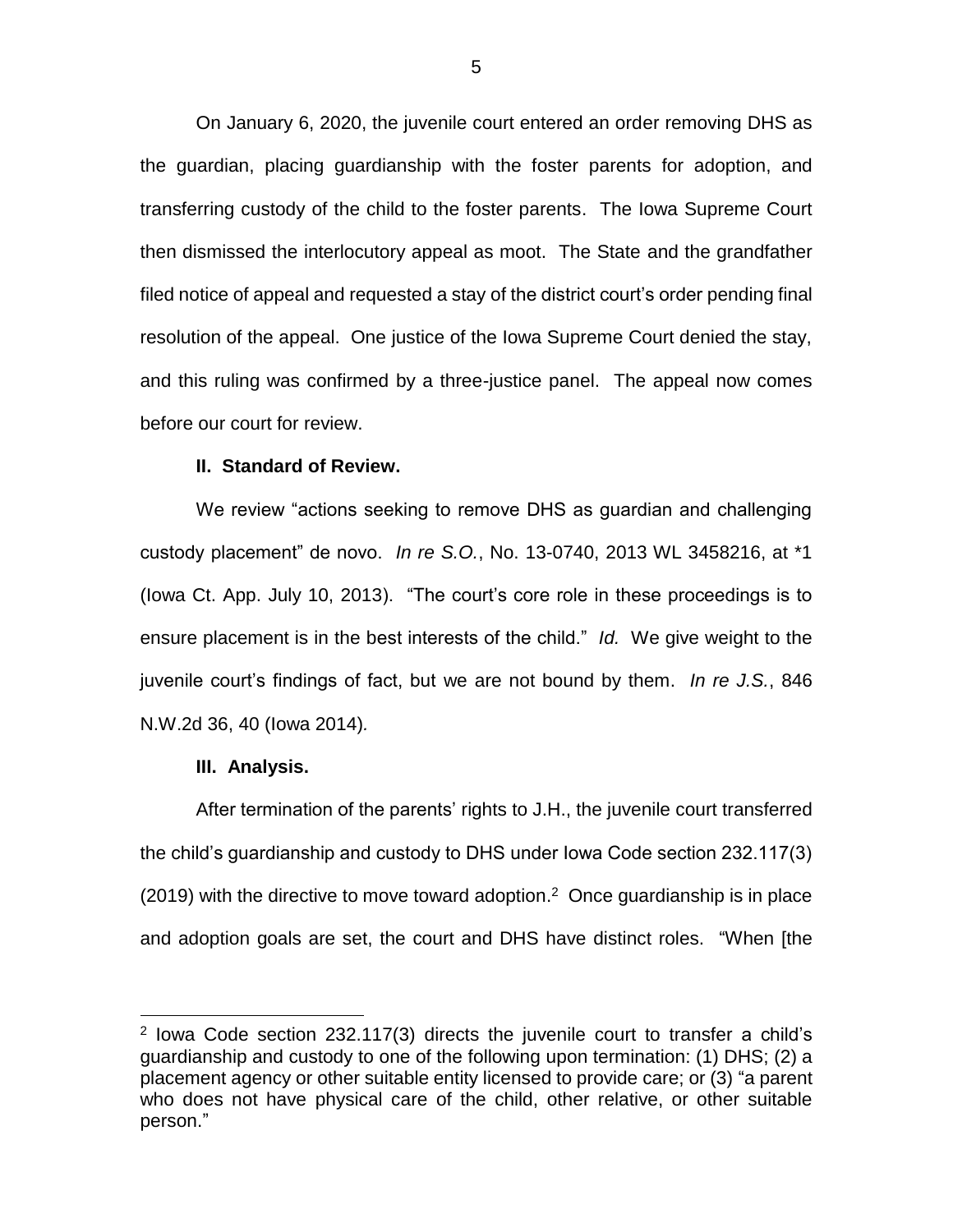legislature] gave the juvenile court authority to specify the child's best interests the legislature granted authority [to the juvenile court] to direct the *type* of placement the department [guardian] is to make. This authority does not empower the juvenile court to direct a *specific* placement," though the court had the power to monitor the placement. *In re C.D.P.*, 315 N.W.2d 731, 733 (Iowa 1982) (emphasis added); *accord In re E.G.*, 738 N.W.2d 653, 657 (Iowa Ct. App. 2007). But a courtappointed guardian may be removed by "an interested party or upon the court's own motion." Iowa Code § 232.118(1). And while there is no statutory criteria to reference for removal of a guardian, we have consistently "examined the reasonableness of the current guardian's actions and the best interests of the child." *In re N.V.*, 877 N.W.2d 146, 150 (Iowa Ct. App. 2016). "The juvenile court retains the authority to remove DHS as guardian if the department acts unreasonably or irresponsibly in discharging its duties." *S.O.*, 2013 WL 3458216, at \*2.

Here, both the State and the grandfather argue that the district court erred by removing DHS as the guardian of the child. So we examine if DHS acted unreasonably or irresponsibly in discharging its duties and if the department also failed to look out for the J.H.'s best interests. *See In re I.P.*, No. 19-0715, 2019 WL 3317922, at \*2 (Iowa Ct. App. July 24, 2019) ("Even if the DHS acted unreasonably in discharging its guardianship duties, we will not reflexively remove the DHS as guardian under section 232.118 if the removal is not in the child's best interests.")

After three days of testimony, the court found that DHS acted unreasonably by (1) ignoring the administrative code provisions on selecting an adoptive family

6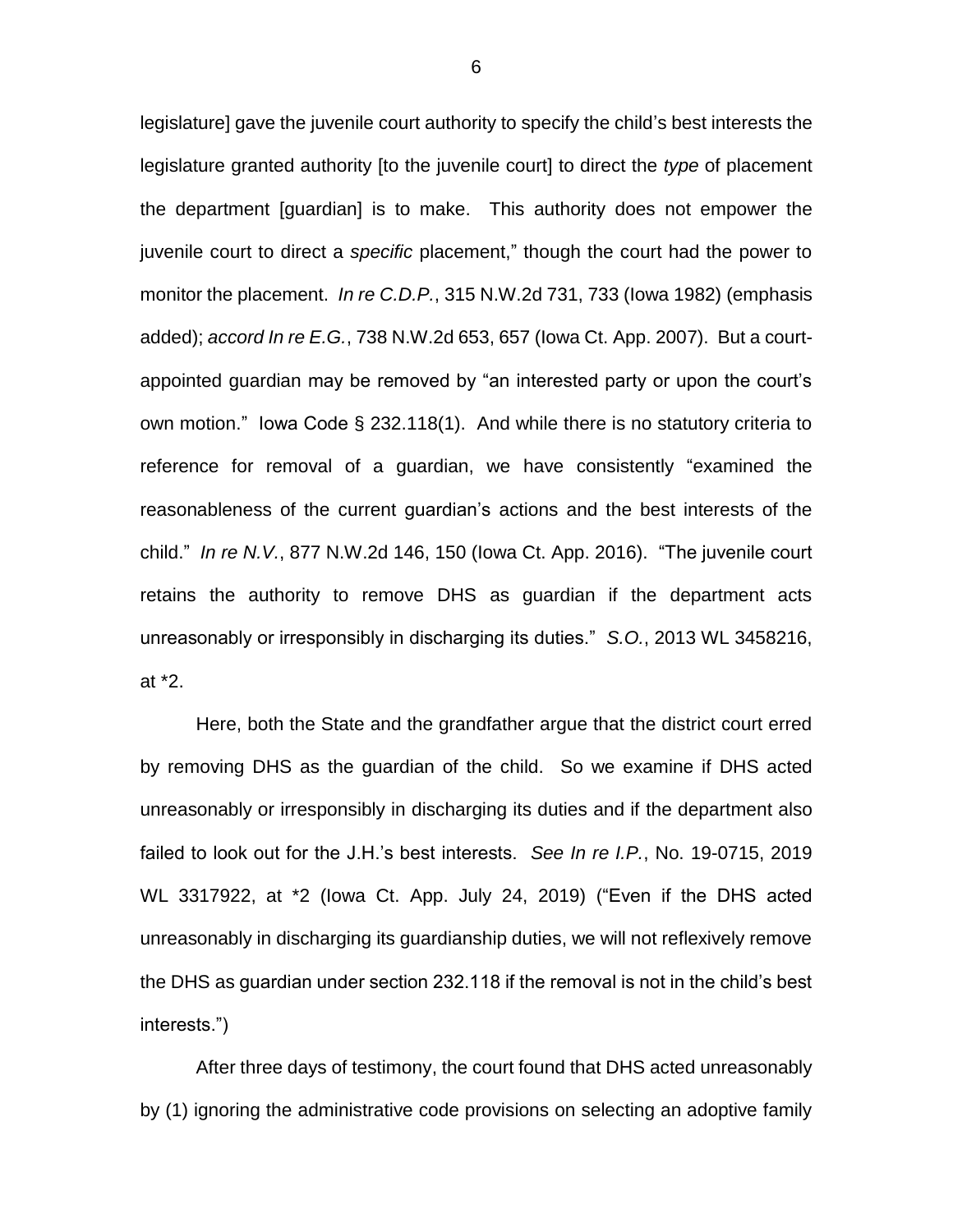and (2) overruling the committee's selection and placing the child with the grandfather. We will address these claims in turn.

**A. The Process.** "When DHS is a child's guardian, it determines the specific adoptive home for the child." *In re T.J.M.*, No. 18-1390, 2018 WL 5840806, at \*3 (Iowa Ct. App. Nov. 7, 2018). "When the DHS is chosen to provide adoptive services, it is vested, by statute, with the authority to adopt rules that govern the selection process and criteria, with the overriding goal of 'placing a child in a stable home environment as expeditiously as possible.'" *In re Adoption of J.B.H.*, No. 16- 1308, 2017 WL 1735901, at \*3 (Iowa Ct. App. May 3, 2017) (quoting Iowa Code § 600.7A). This selection criteria appears in the Iowa Administrative Code. *See*  Iowa Admin. Code r. 441-200.4(3).

The administrative code defines "selection of family" as "reviewing approved home studies<sup>3</sup> to match a family's strengths with a specific child's needs." Iowa Admin. Code r. 441-200.1. As for the procedure to select an adoptive family, Iowa Administrative Code rule 441-200.4(3) provides,

*Selection of family.* The family that can best meet the needs of the adoptive child shall be selected as follows:

a. Before preplacement visits occur, a conference shall be held to select an approved family. A minimum of two department social workers and a department supervisor shall be included in the conference. The child's special needs, characteristics, and anticipated behaviors shall be reviewed in the conference to determine a family that can best meet the needs of the child. Approved families shall also be reviewed in an effort to match the specific family's parenting strengths with a particular child's needs.

b. The following selection criteria shall be observed:

<sup>&</sup>lt;sup>3</sup> "Adoptive home study" is defined as "an assessment of the family's parental attributes and a written report stating approval or nonapproval of the family for adoptive placement of a child or children." Iowa Admin. Code r. 441-200.1. And the department is to use the "PS-MAPP family profile format." Iowa Admin. Code r. 441-200.4(1)(d).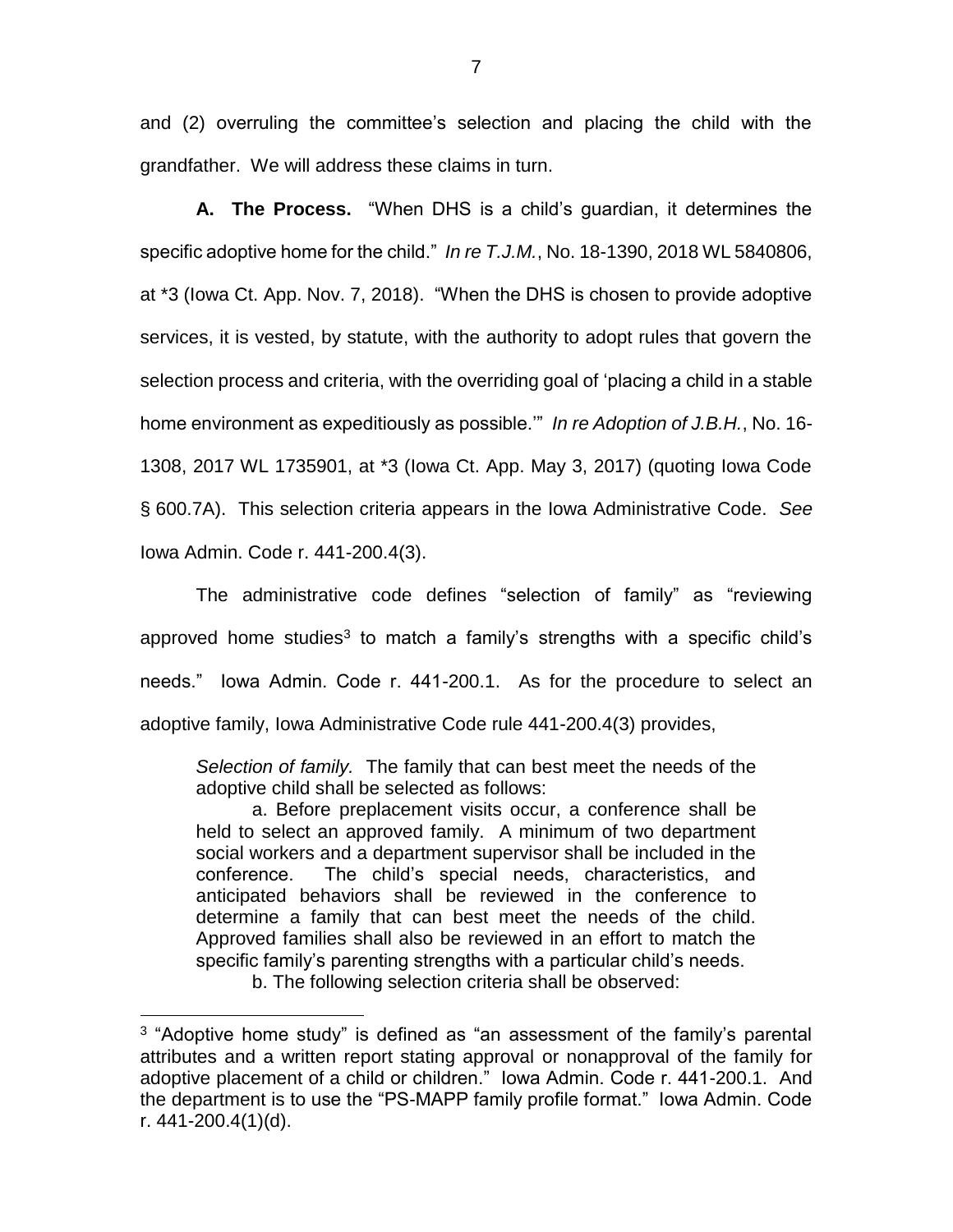(1) Preference shall be given to placing children from the same birth family together. If placement together is not possible, or is not in the best interest of the children, the reasons shall be identified and documented in each child's case record. Efforts shall be made to ensure continuous contact between siblings when the siblings are not placed together.

(3) A relative who is within the fourth degree of consanguinity shall be given consideration for selection as the adoptive family for a child who is legally available for adoption if the child has a significant relationship with the relative or the child is aged 14 or older and elects adoption by the relative.

(4) Foster parents shall be given consideration for selection as the adoptive family for a child in the foster parents' care who is legally available for adoption if the child has been in the foster parents' care for six months or longer or the child has a significant relationship with the family.

DHS's employee manual specifies that the purpose of the staffing

conference is to "select an approved family that can best meet the child's needs."

The manual mirrors the language of the rule, stating, "Siblings should be placed

together unless there are compelling reasons (e.g. extreme violence) why this

would not be in the best interests of the children involved." It continues, "If placing

siblings together is not possible, or not in the best interest of the children, identify

the reasons and document them in each child's record."

. . . .

The State argues that the selection process outlined in the administrative code is not comprehensive and does not dictate who must make the *final* adoption decision. The State claims that the rule does not prevent each DHS service area from establishing internal procedures for selecting an adoptive family. In the State's view, the purpose of the selection staffing is to gather the facts for the social work administrator. Then, the committee's recommendations along with other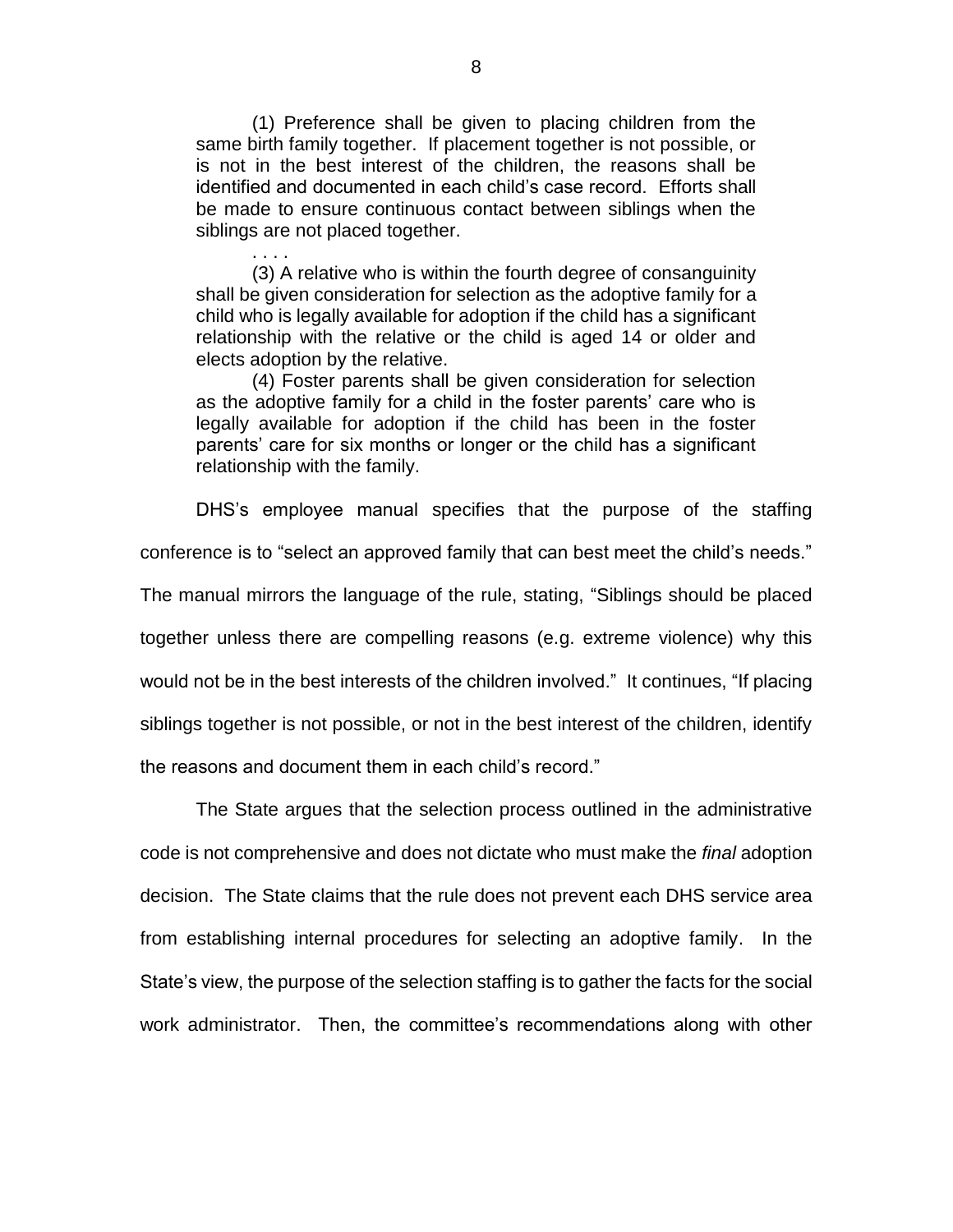information, including the guardian ad litem (GAL) opinion, $4$  is sent to the social work administrator to review. Under this internal procedure, this administrator, along with the service area manager, if necessary, makes the final decision. That said, the service area manager testified that, based on her understanding of the internal procedures, she can overrule the social work administrator's decision if she disagreed with it. This procedure was not a written, standardized statewide DHS procedure.

But administrative code directives are not aspirational. *See P.M. v. T.B.*, 907 N.W.2d 522, 535 (Iowa 2018) (noting that administrative "regulations enjoy a presumption of validity with the force of law"); *see also Davenport Cmty. Sch. Dist. v. Iowa Civil Rights Comm'n*, 277 N.W.2d 907, 909 (Iowa 1979) ("The valid rule of an authorized agency has the force and effect of law."). A "rule" means an "agency statement of general applicability that implements, interprets, or prescribes law or policy, or that describes the organization, procedure, or practice requirements of any agency." Iowa Code § 17A.2(11). The agency develops standards of operation for a reason. While the reasons supporting these rules are not developed in our record, the rules established must meet the administrative law purpose of "setting forth the nature and requirements of all formal and informal procedures available to the public . . . ." *Id.* § 17A.3(1)(b). And we do know this procedure requires a conference with at least three DHS staffers—two department social workers and a department supervisor—reviewing the child's special needs

<sup>&</sup>lt;sup>4</sup> The GAL believed it was in the child's best interests for the foster parents to be the adoptive placement for the child. The service area manager could not recall if she evaluated any of the GAL's documentation and acknowledged she did not consult with the GAL.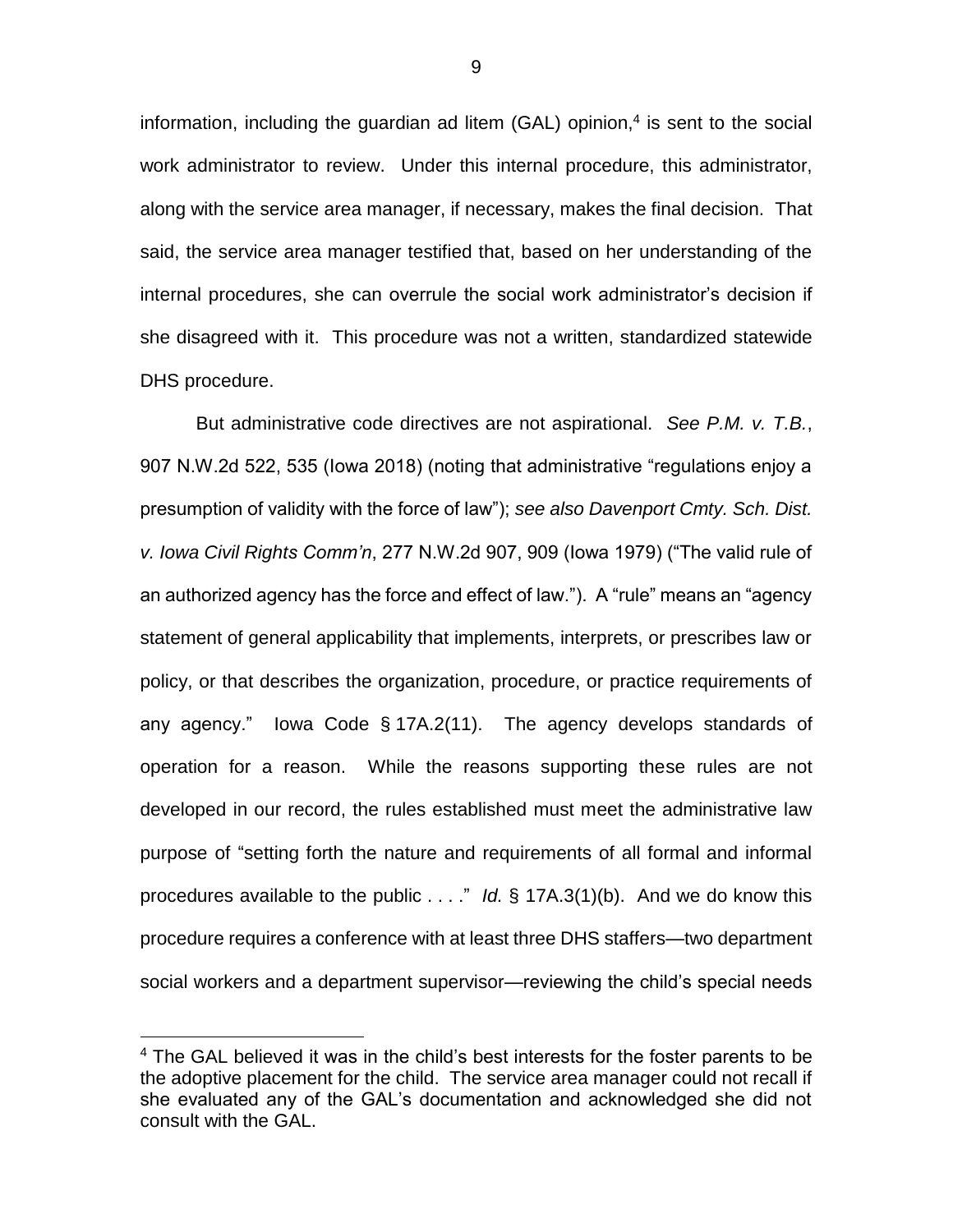and each potential adoptive family's parenting strengths. Iowa Admin. Code r. 441-200.4(3)(a). While the State and grandfather argue other internal informal procedures can apply, those procedures can be implemented if they "provid[e] greater protections to the public or confer[] additional rights upon the public." Iowa Code § 17A.1(2).

The unwritten unilateral negation of the committee's review by noncommittee members is an unreasonable action. It is difficult to understand how a paper review of the child's needs and the potential families' qualities constitutes the type of review envisioned by the procedure developed under the administrative rule.

The juvenile court determined that the added bureaucratic layer to the decision-making process was unreasonable. We agree. DHS is empowered to promulgate rules to govern adoptive family selection, which it did in rule 441- 200.4(3). Built into the existing rules are interviews with the families, review of written adoption home studies, and an actual "conference" to review selection criteria and select an approved family. The unwritten, internal selection process used here was not authorized by statute, administrative rule, or by DHS's manual. Nothing prevents the social work administrator and the service area administrator from participating in a selection staffing conference. Likewise, no written rule permits them to overrule the selection committee's choice. We find DHS's selection process here was unreasonable because the administrative rule directs "a *conference shall* be held *to select an approved family*." Iowa Admin. Code r. 441-200.4(3)(a) (emphasis added). We reject the notion urged by the State, the grandfather, and the concurrence that the words "to select" mean nothing. If DHS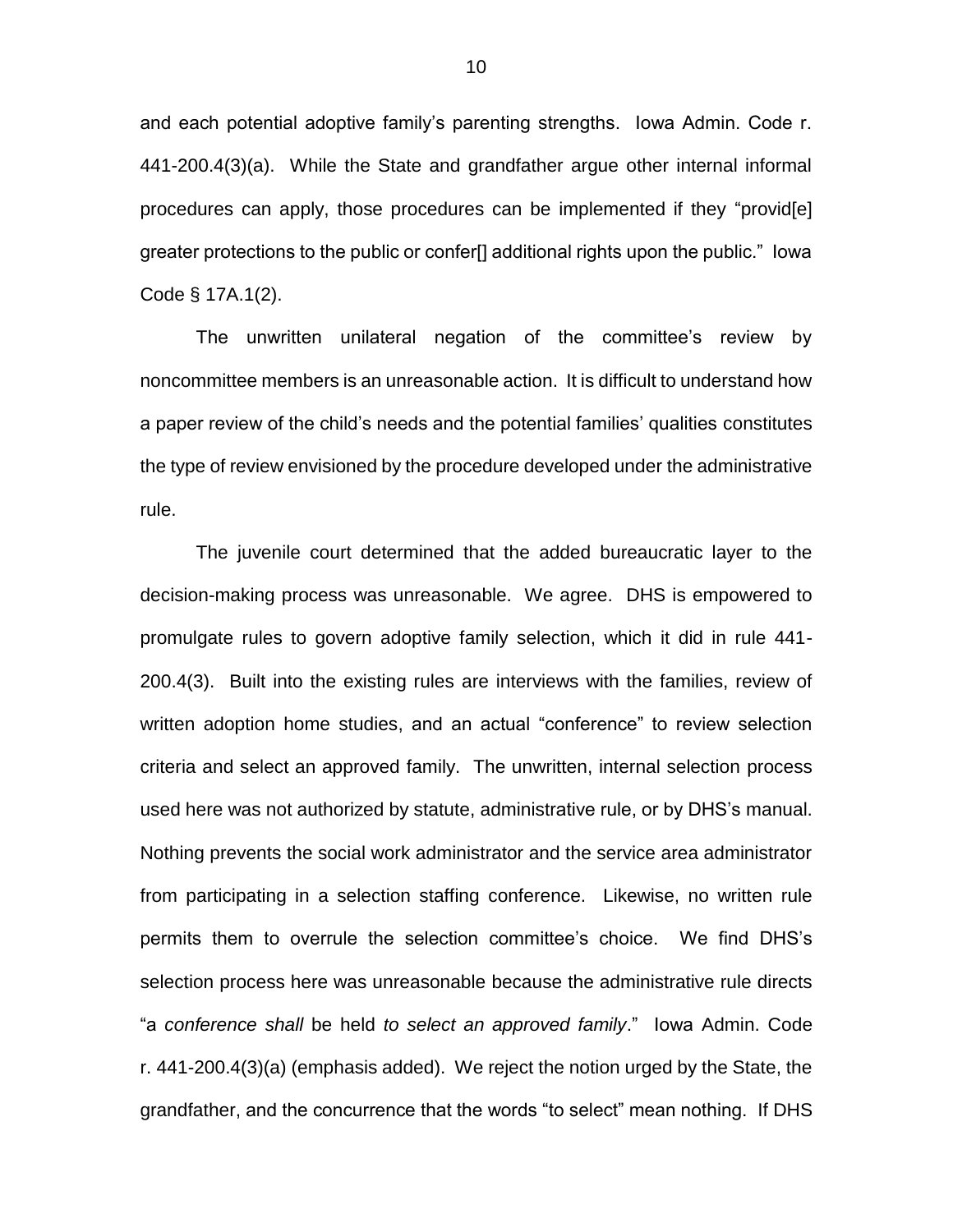sanctioned a different process, its own rules codified in the administrative code should direct us accordingly.

**B. The Adoption Choice.** The difficulties for the district court did not end with the selection process. Three areas of concern arose: (1) lack of direct knowledge by the ultimate decision makers, (2) lack of appropriate weighting of mandated selection criteria, and (3) lack of analysis of the grandfather's motivation during the process. Yet the State and the grandfather argue that even if the process was unreasonable, the result was not unreasonable because the grandfather was a suitable adoptive placement. That said, the issue here is not whether selecting the grandfather was unreasonable, but whether the decision to overrule the committee's choice and place the child with the grandfather was unreasonable and against the child's best interests.

At the outset, we acknowledge that both the foster parents and the grandfather were seen as suitable placements for the child. By all accounts, selecting an adoptive family for J.H. was an extremely difficult decision. But the decision to overrule the committee vote selecting the foster parents was based on the grandfather's status as a relative within the fourth degree of consanguinity and the fact that, if placed with the grandfather, J.H. would grow up with extended family members.

That said, the testimony exposed factors making the decision to overrule the committee's selection of the foster parents unreasonable and not in the best interests of the child. First, the service area manager acknowledged that she did not consult with any of the members of the selection committee until after she and the social work administrator had decided to overrule the committee's decision.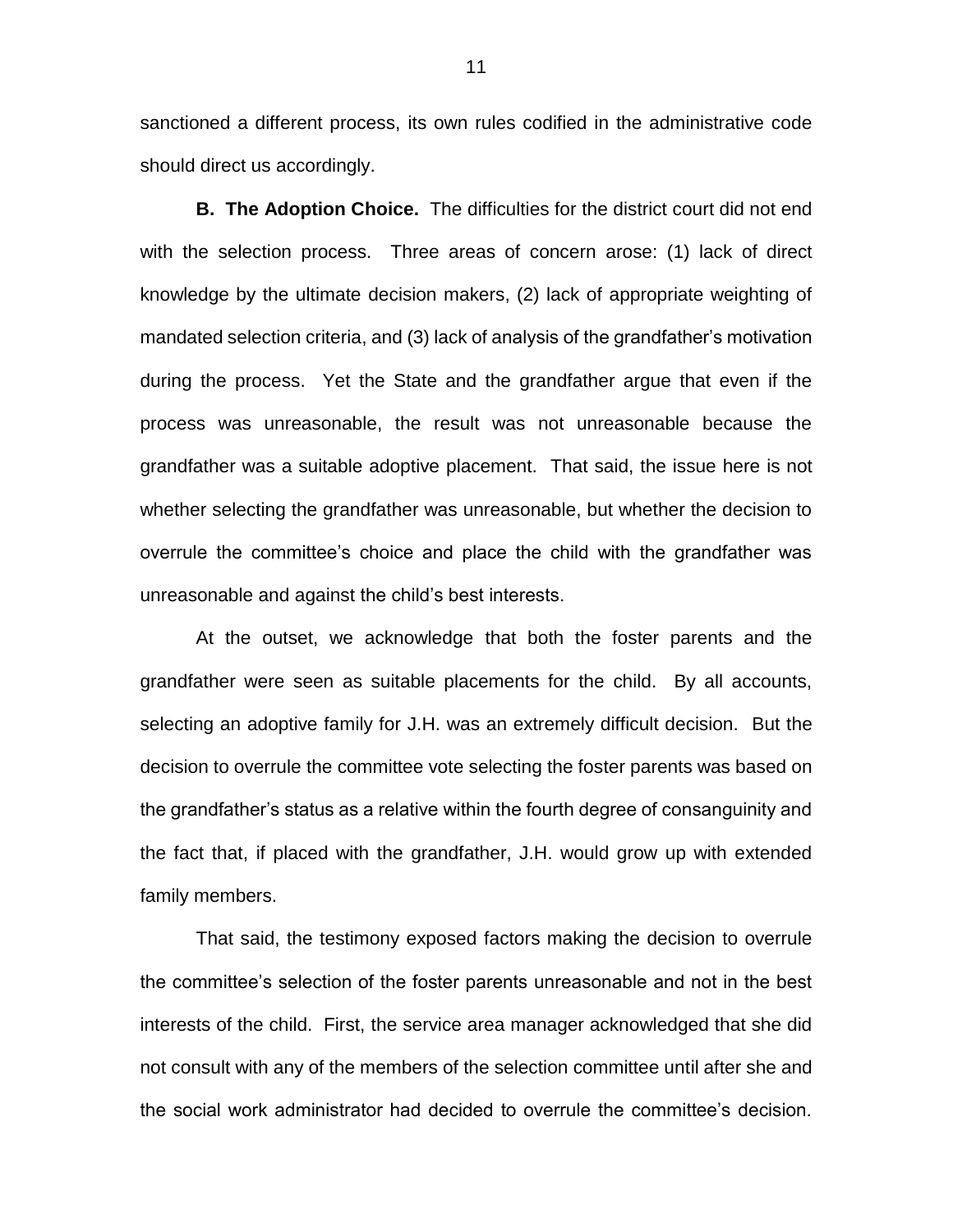She acknowledged they only considered the committee's written communication<sup>5</sup>

and recommendation along with the some of the case review information. They

did not personally interview either the foster parents or the grandfather and had no

direct knowledge of the child's emotional bond with either the grandfather or the

foster parents. During the hearing, the juvenile court addressed a deficiency in the

process:

 $\overline{a}$ 

THE COURT: Okay. All right. Now, the other question I have is this. You talked about—Miss Anderson-Seeber asked about how the [foster parents] had been providing day care for this child since the child was very very young. And you said, Well I don't know how much they provided. When you run into these kind of problems on this process that you go through, do you just say well I guess I don't know that answer so I just won't worry about it. See what I mean? Do you call people and talk to them and say hey, you know, I was reading through this and, you know, I came up with this question, what's the answer to this? Or what do you do?

THE WITNESS: I could have. . . . The amount of child care provided wasn't something that was part of my decision.

THE COURT: So the fact that—I mean I don't know what—I don't personally know off the top of my head how much they provided, but I mean if this child was with the [foster parents] for 8 to 10 hours a day five days a week for the first seven months of its life, that might very well be more time than when [grandfather] had the child at night when he was at home. Right?

THE WITNESS: Possibly yes.

THE COURT: Okay. So you didn't really answer that. You didn't go find the answer to that question.

THE WITNESS: I did not.

THE COURT: Okay. And I'm just saying that that's the problem—that's the—a danger in reviewing how you do without having the information.

The juvenile court found the staffing selection committee followed the rules, made

the process transparent, and trumped the unwritten loose process involved here.

<sup>&</sup>lt;sup>5</sup> Some staffing members testified they used a DHS matching tool to weight the differences between the family choices and, although Phelps knew at least one person had used it, she revealed she did not read any of these.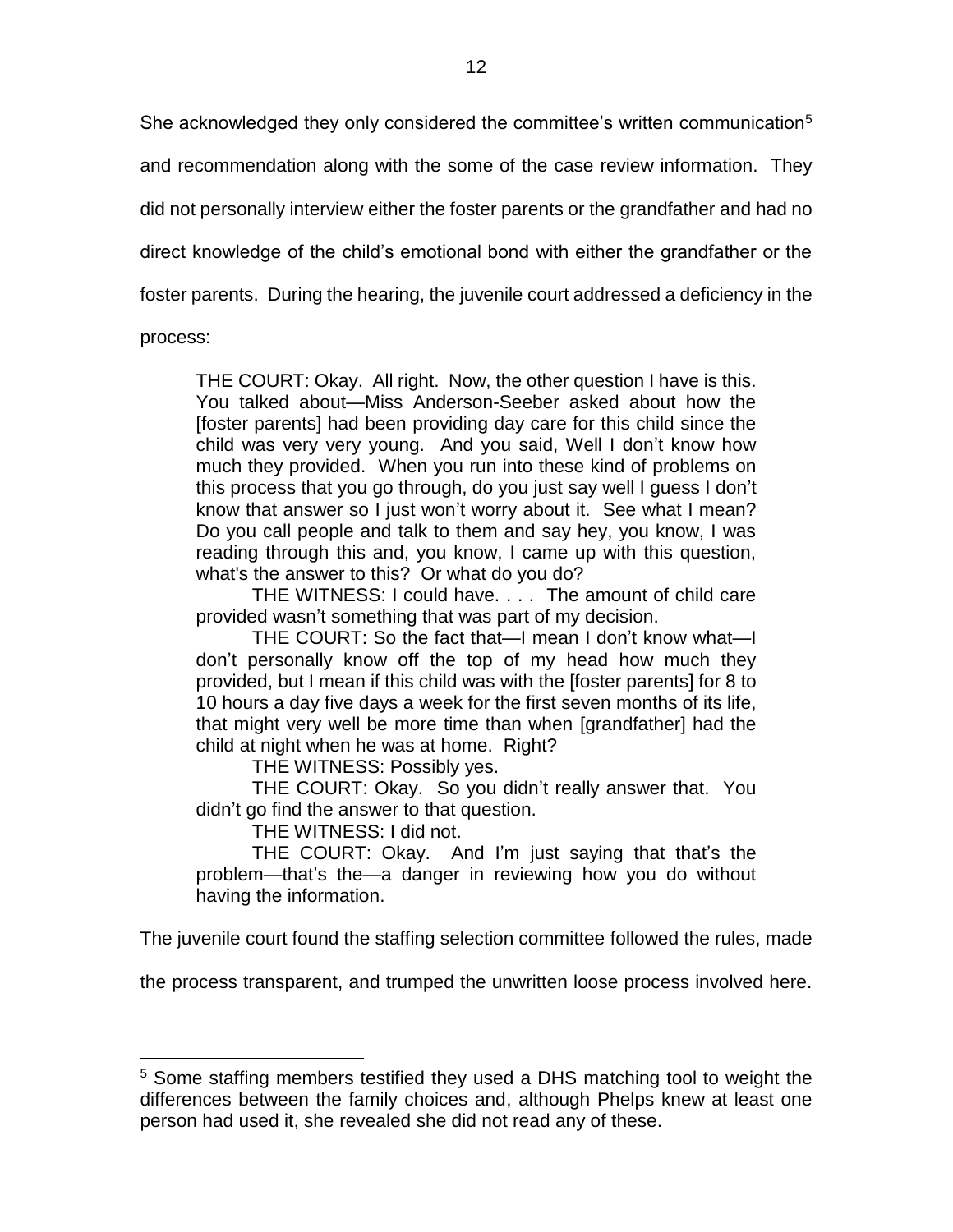Thus the juvenile court ruled, with no authority to overrule the adoption selection conference, the actions were unreasonable.

Next the juvenile court addressed the supervisors' application of the written selection criteria they used to overrule the conference vote. *See* Iowa Admin. Code r. 441-200.4(3)(b). The words used in rule 441-200.4(3)(b) reflect a hierarchy within the criteria. "*Preference* shall be given to placing children from the same birth family together" while "[a] relative who is within the fourth degree of consanguinity shall be given *consideration*" Iowa Admin. Code r. 441– 200.4(3)(b)(1), (3) (emphasis added). And foster parents having a significant relationship with the child "shall also be given *consideration*" under the criteria. Iowa Admin. Code r. 441–200.4(3)(b)(4) (emphasis added). Preference is "[t]he favoring of one person or thing over another"; where consideration is "something that may be taken into account when forming an opinion." *See Preference* and *Consideration*, *Black's Law Dictionary* (11th ed. 2019). So the administrative rule gave both prospective adoptive families consideration, with the foster family having a preference because of the placement of J.H. in the home with the half-sibling. *See* Iowa Admin. Code r. 441-200.4(3)(b)(1), (3). The adoptive family selection rule did not favor the grandfather over the foster parents.

Despite both families having equal consideration under the rules, the social work administrator and the service area manager found consideration of the grandfather outweighed consideration of the foster parents. This was in large part because of the possibility that the child would grow up around extended family. Yet the grandfather's children were both adults and did not live in the home, and his son, J.H.'s father, had unresolved substance-abuse concerns that led to the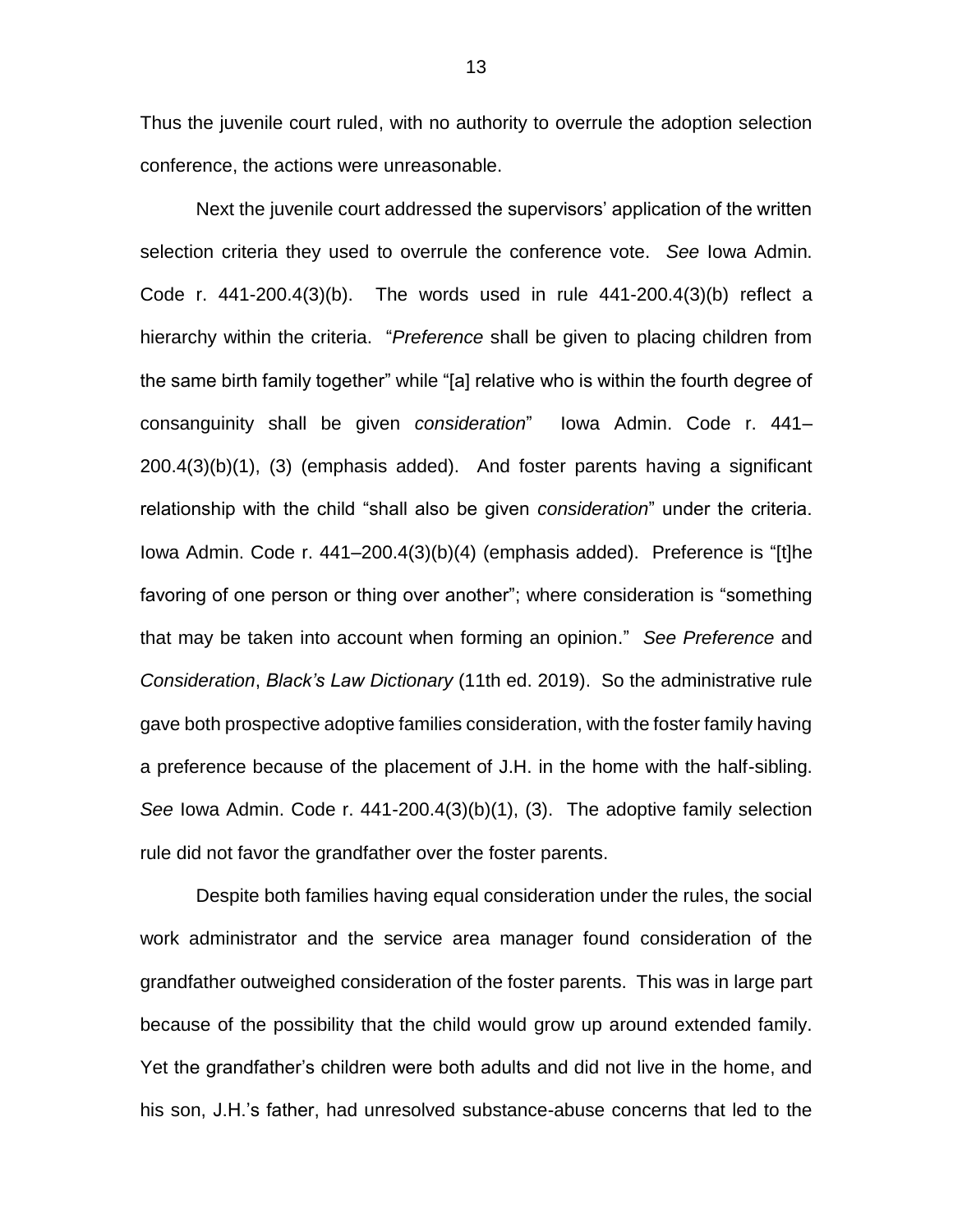termination of his parental rights. The grandfather also had other grandchildren, J.H.'s half-siblings, but he had not seen those grandchildren in over a year and he had not tried to set up any visits between those children and J.H.

In contrast, J.H.'s half-sibling adopted by the foster parents was close in age to her. Being placed with the foster family would allow J.H. to grow up having a close relationship with this child. The foster parents testified about their desire to maintain ongoing contact with J.H.'s extended family, including the two other young half-siblings. Placing the child with the foster parents would further the statutory and DHS policy of keeping siblings together. *See, e.g.*, Iowa Code § 232.108(1). The testimony of the committee members confirmed that the three voting for placement with the foster parents tracked the preference requirement for placing siblings together. Yet when asked about how the preference applied under the criteria, Phelps answered:

Q. And is it not true that the Iowa Administrative Code provides and I believe probably even your manual—that preference shall be given to placing children from the same birth family together?

A. That's one of the criteria, as well as with adult relatives, adult relative caregivers.

Q. Okay. And is it your opinion that one should be placed above the other?

A. No. I don't think you can say there's a hierarchy or a checklist or any of that. It's all individualized depending on the circumstances.

She further noted that she understood the sibling preference to apply to an adoption where children from the same birth family were adopted together. Here the foster family had already adopted the half-sibling. So Phelps opined, "The way I interpret that is if we remove three kids from this home and take them out of that home, they should all be placed together." The juvenile court found the selection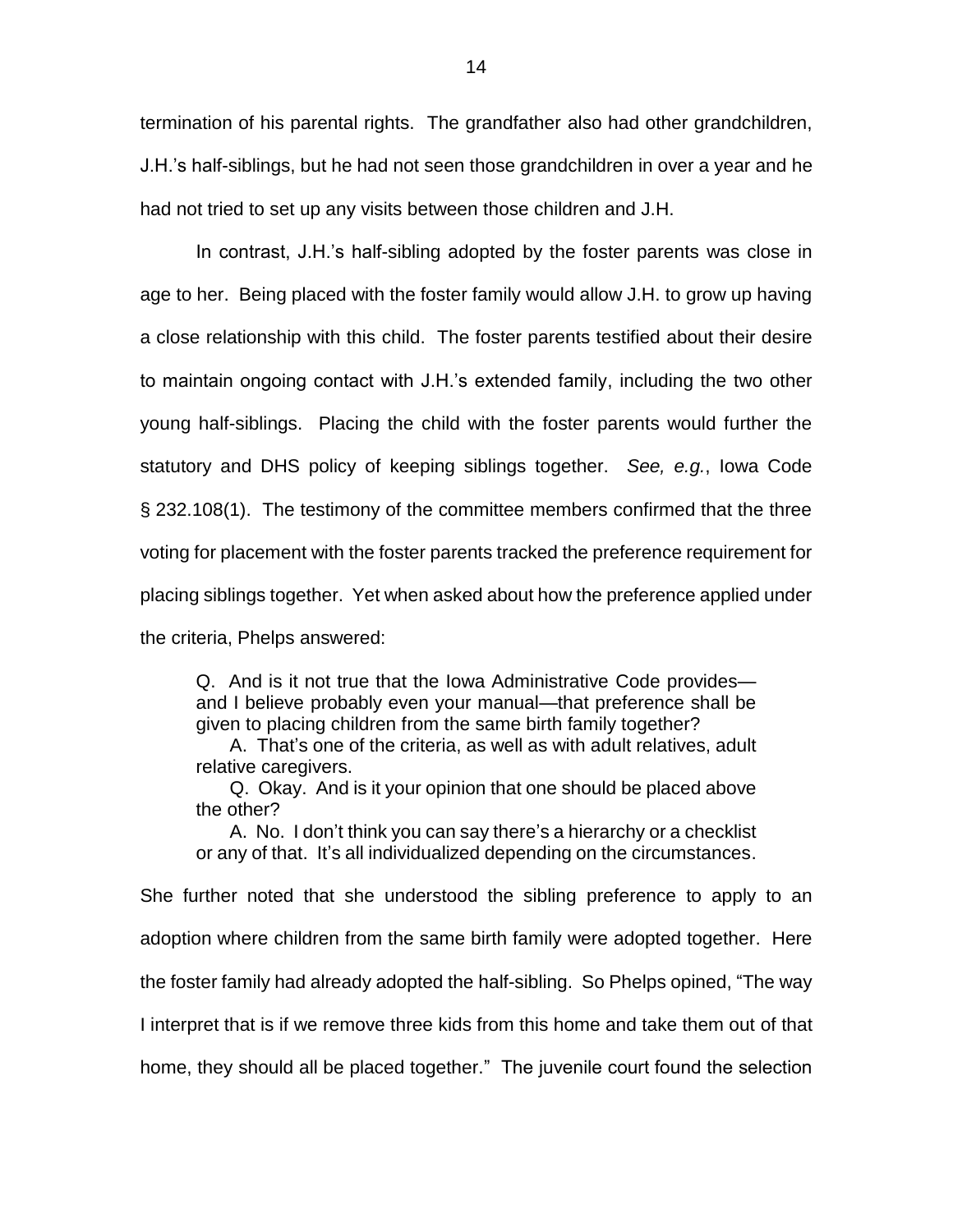committee, as opposed to the supervisors, correctly applied the preference, adding to the unreasonableness of the final decision.

Finally, the grandfather's motivations troubled the juvenile court. It is unclear what weight, if any, the social work administrator and service area manager gave to the grandfather's decision to relinquish custody of the child during the CINA case. The juvenile court found that the grandfather's earlier decision to relinquish custody of the child "in the hopes that if [J.H.] were placed in foster care, that his son would work harder toward regaining custody of his [child]" casts doubt on whether the grandfather would be able "to continually make decisions that will be in the best interests of [the child]." The court, assigned to this case since the beginning of the CINA proceedings, noted that J.H.'s father never made any serious efforts to participate in services or regain custody of his child and found the grandfather's choice to place J.H. "into foster care to motivate his son [was] an extraordinarily poor [choice]."

Likewise this concern was compounded by the fact that at the time of the adoption selection staffing conference, the grandfather had not completed the required classes or home study to be licensed as an adoptive placement for the child. He did not complete the classes until October 2019 and did not have an approved home study until November. While DHS witnesses at the hearing testified DHS will sometimes place a child in a prospective adoptive home before the family is licensed, here, the foster parents were licensed and approved to adopt the child when DHS chose an adoptive family while the grandfather was not. But again, the administrative rules note that for "applicants who apply to the department to adopt, the recruitment and retention contractor *shall* prepare an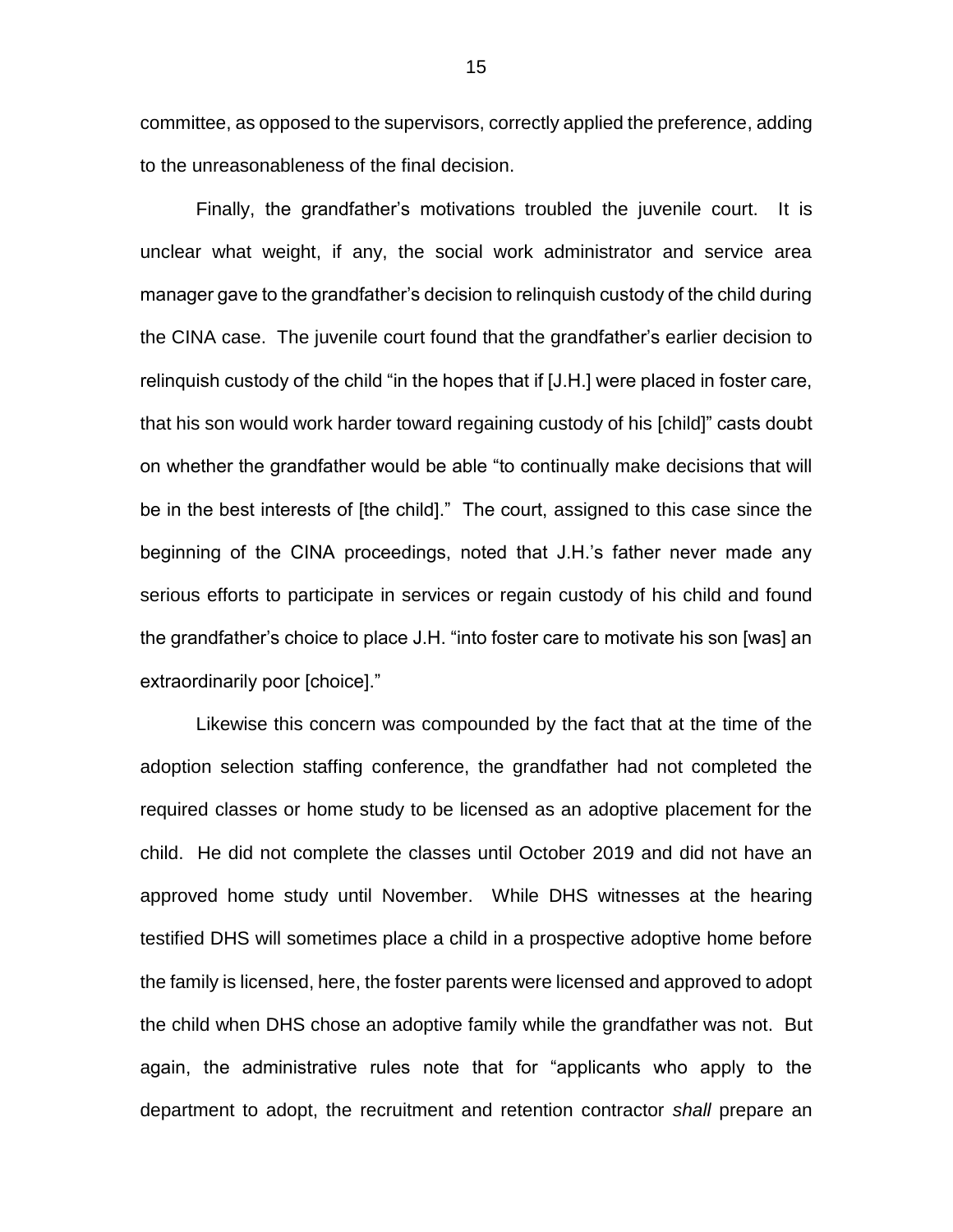adoptive home study." Iowa Admin. Code r. 441-200.4(1). No such document evaluating the grandfather existed during the critical selection process. The juvenile court found the grandfather's lack of participation in the adoption study to be part of his ongoing effort to motivate his son. The supervisors' lack of in-depth consideration of the criteria and history of the grandfather's care augmented the court's finding that DHS acted unreasonably.

In contrast, the foster parents consistently pursued the desire to be the adoptive placement for the child should her parents' rights be terminated. The court found that the foster parents "have consistently and continually acted in the child's best interests."

For the reasons stated above, we find the unilateral change of the adoption selection committee decision was unreasonable under the circumstances. We find that based on the facts here, it was unreasonable and not in the child's best interest to overrule the selection committee's vote for the foster parents. The foster parents have proved the criteria to remove DHS as the guardian for this child.

#### **IV. Disposition.**

We affirm the juvenile court order granting the foster parent's motion to modify disposition and removing DHS as the child's guardian.

#### **AFFIRMED.**

Bower, C.J., concurs; Ahlers, J., concurs specially.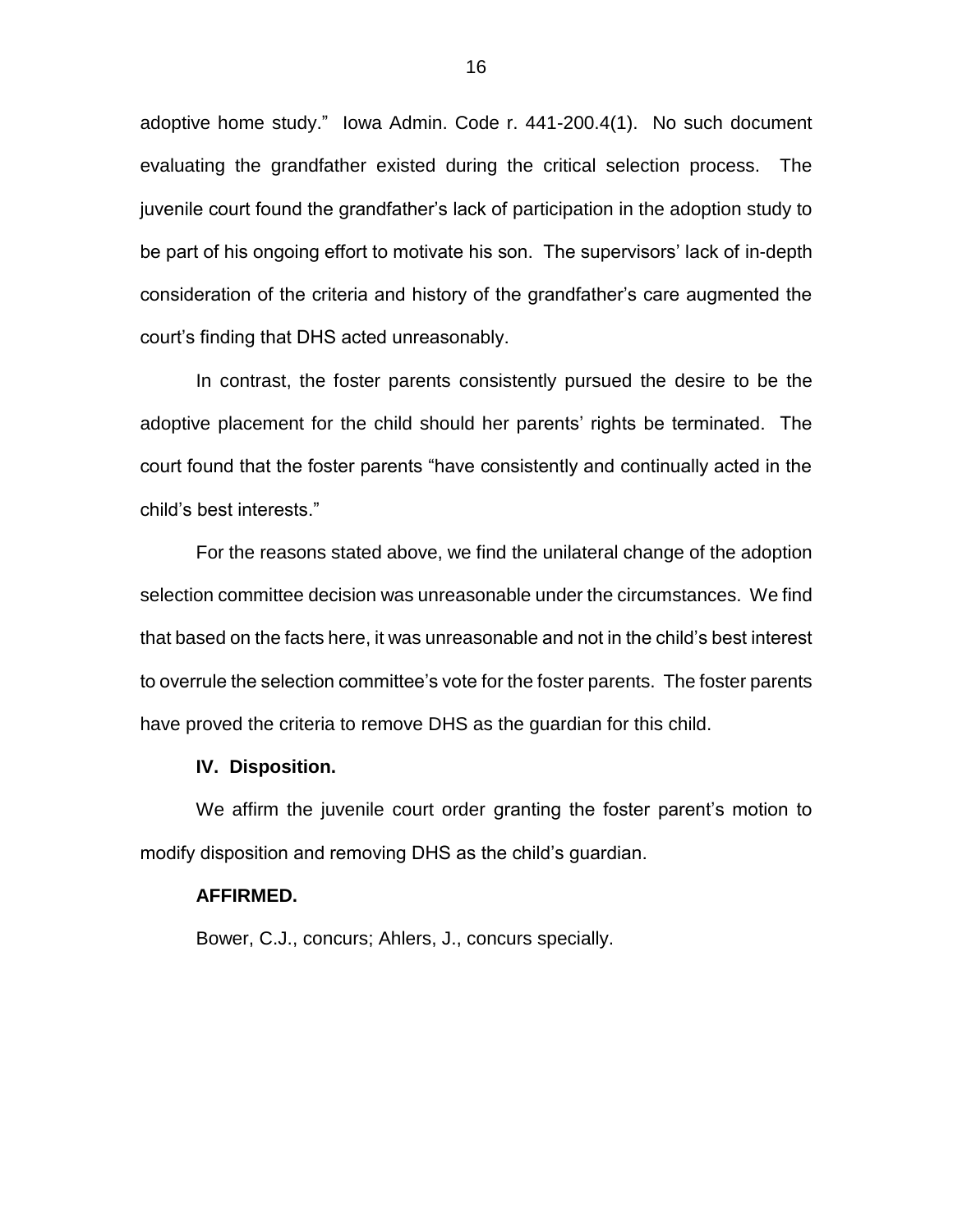**AHLERS, Judge** (specially concurring).

Although I concur in the outcome, I write separately for two reasons. First, I disagree with the conclusion the Iowa Department of Human Services (DHS) followed an improper procedure because I do not believe the regulation at issue gives binding decision-making authority to the persons selected to participate in the conference required by the regulation. Second, I believe it is important to emphasize that the DHS's failure to give proper preference to the child being placed with the child's half-sibling is the key factor in deciding to remove the DHS as guardian.

### **I. Procedural Basis.**

 $\overline{a}$ 

Turning to the first reason, I believe it is natural to have a knee-jerk reaction to dislike the procedure followed by the DHS in having a supervisor override the consensus of the persons involved in the conference required by the regulation at issue. *See* Iowa Admin. Code r. 441-200.4(3)(a). After all, who doesn't prefer a majority vote of a well-informed group over the decision of one or two people who didn't attend the conference? But this reaction is justified only if the regulation is viewed as requiring the conference participants to serve as the decision-makers. I am not convinced the regulation requires that conclusion.

First, all the regulation really says on the topic of the power of the conference participants is "a conference shall be held to select an approved family." *Id*. It references a "conference"<sup>6</sup> being held, not a decision-making body

<sup>6</sup> A "conference" is "*a meeting* of two or more persons for discussing matters of common concern." *Conference*, Merriam-Webster, https://www.merriamwebster.com/dictionary/conference (last visited May 11, 2020) (emphasis added).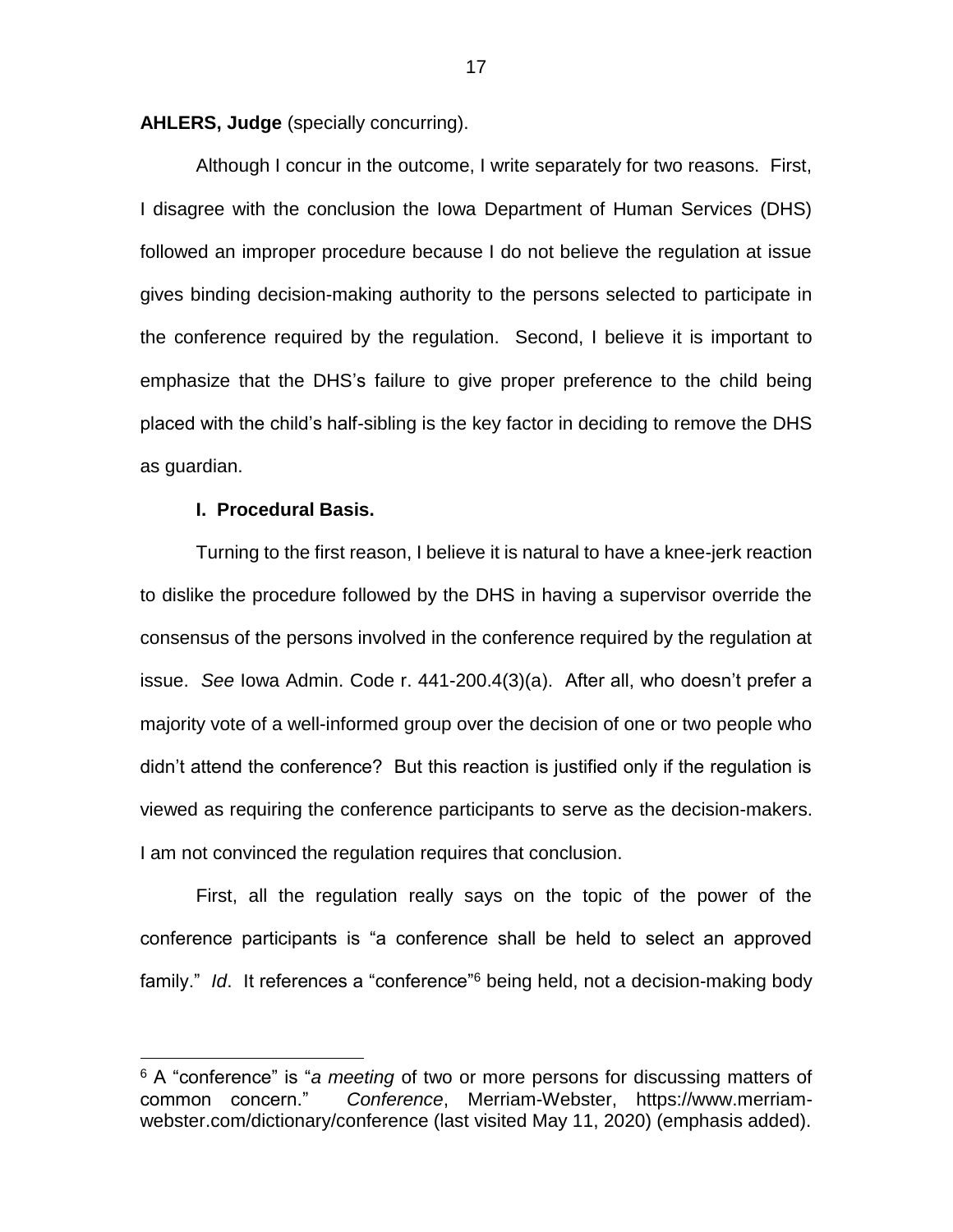being formed. The fact the regulation references an event (i.e., a conference) and not a body (e.g., a committee) supports a conclusion that the regulation merely directs a fact-gathering process and not the assembly of a decision-making body. In this case, a conference was in fact held, and the participants in the conference gathered the required information. If the regulation is viewed as simply requiring a group to gather information, there was compliance. Nowhere does the regulation say the conference participants then have binding decision-making authority, nor does it prohibit the ultimate decision being made by someone higher up the chain of command, as was done in this case. *See id*.If the regulation is viewed in this light, I do not believe the courts have the authority to trump the process followed by the agency when the agency violated no regulation or written internal operating rules in making its decision, regardless of whether we are pleased with how well the ultimate decision makers reviewed the gathered facts. *See In re T.J.M.*, No. 18-1390, 2018 WL 5840806, at \*5 (Iowa Ct. App. Nov. 7, 2018) (noting disagreement with the process by which the DHS made its decision is not a basis for removal of the DHS as guardian).

Second, even if we were to conclude the regulation somehow made the selected conference participants a decision-making body with ultimate decisionmaking authority, the regulation does not say how that decision is made. Is it by unanimous vote? Majority vote? A two-thirds majority? What if there is a tie vote? The fact that none of these questions are answered or even referenced in the regulation supports the conclusion that the conference is designed as a factgathering tool and not a decision-making body.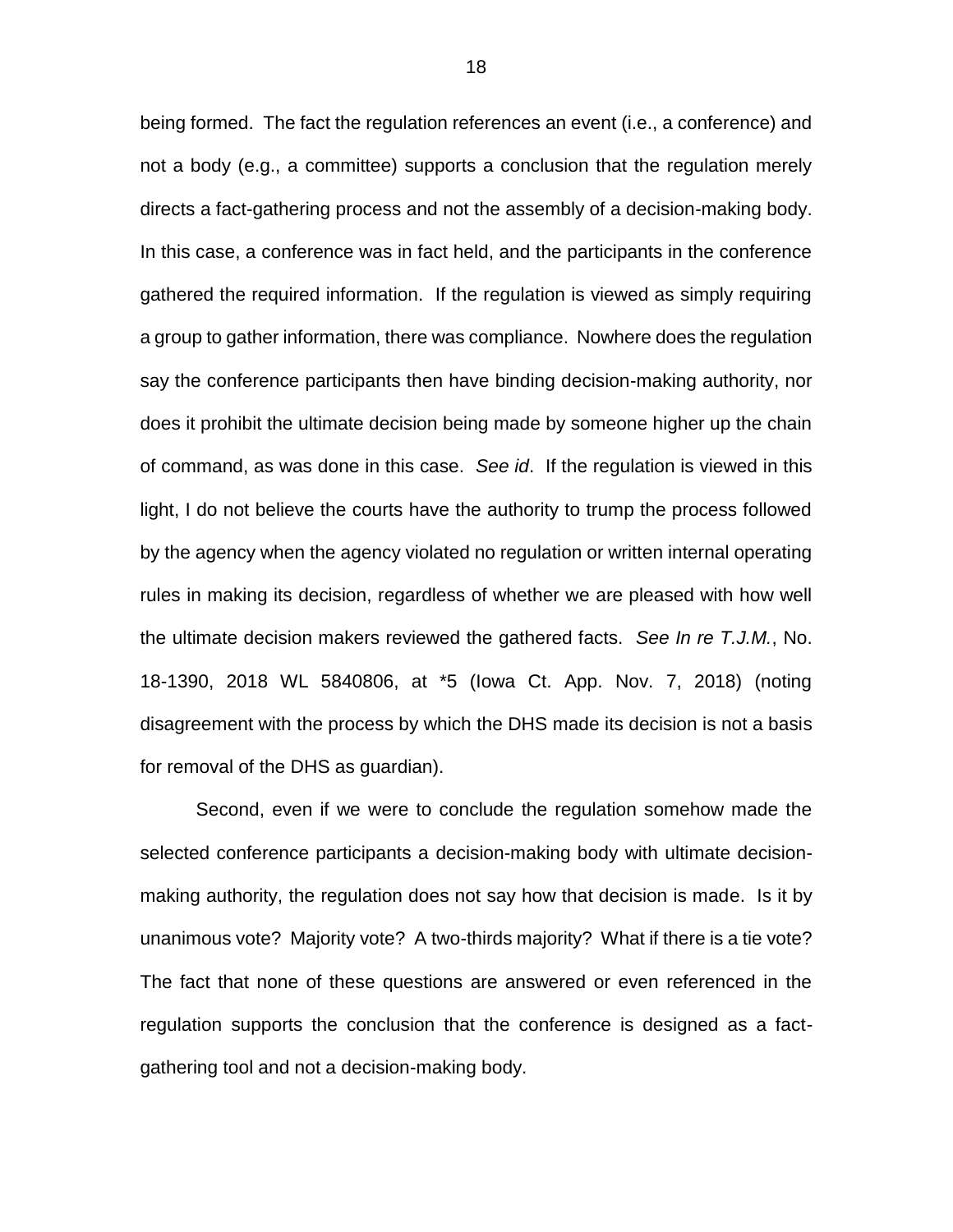Having concluded the regulation merely requires a fact-gathering conference to occur, I see no violation of the regulation in how the DHS reached its decision in this case. Therefore, I see no error in the procedure followed by the DHS in this case, and the DHS should not have been removed as the child's guardian on that basis.

#### **II. Substantive Basis.**

To me, the more difficult issue to decide is whether the DHS failed to fulfill its duties as the child's guardian in choosing the adoptive family. To resolve this issue, it is helpful to review the standards to apply in deciding whether to grant a request pursuant to Iowa Code section 232.118(1) (2019) to remove a guardian appointed for a child following the termination of the parental rights of the parents of the child. As the majority correctly notes, this is not as easy as it sounds, as the statute itself provides little guidance. Determining the standards involves reviewing case law interpreting the statute.

In articulating the standards to apply, it may be helpful to start by articulating what the standards are not. Review of the case law and statutory authority on this issue reveals the following:

**(1) The juvenile court is not allowed to treat situations such as this as a custody battle between the competing families.** Since this case boils down to a dispute between two prospective adoptive families, it may be easy to view this as a custody battle between the two families and view the court's role as determining which family would be the better placement following a "best-interestof-the-child" standard such as would be applied in a dissolution of marriage context. *E.g.*, *In re Marriage of Decker*, 666 N.W.2d 175, 176–80 (Iowa Ct. App.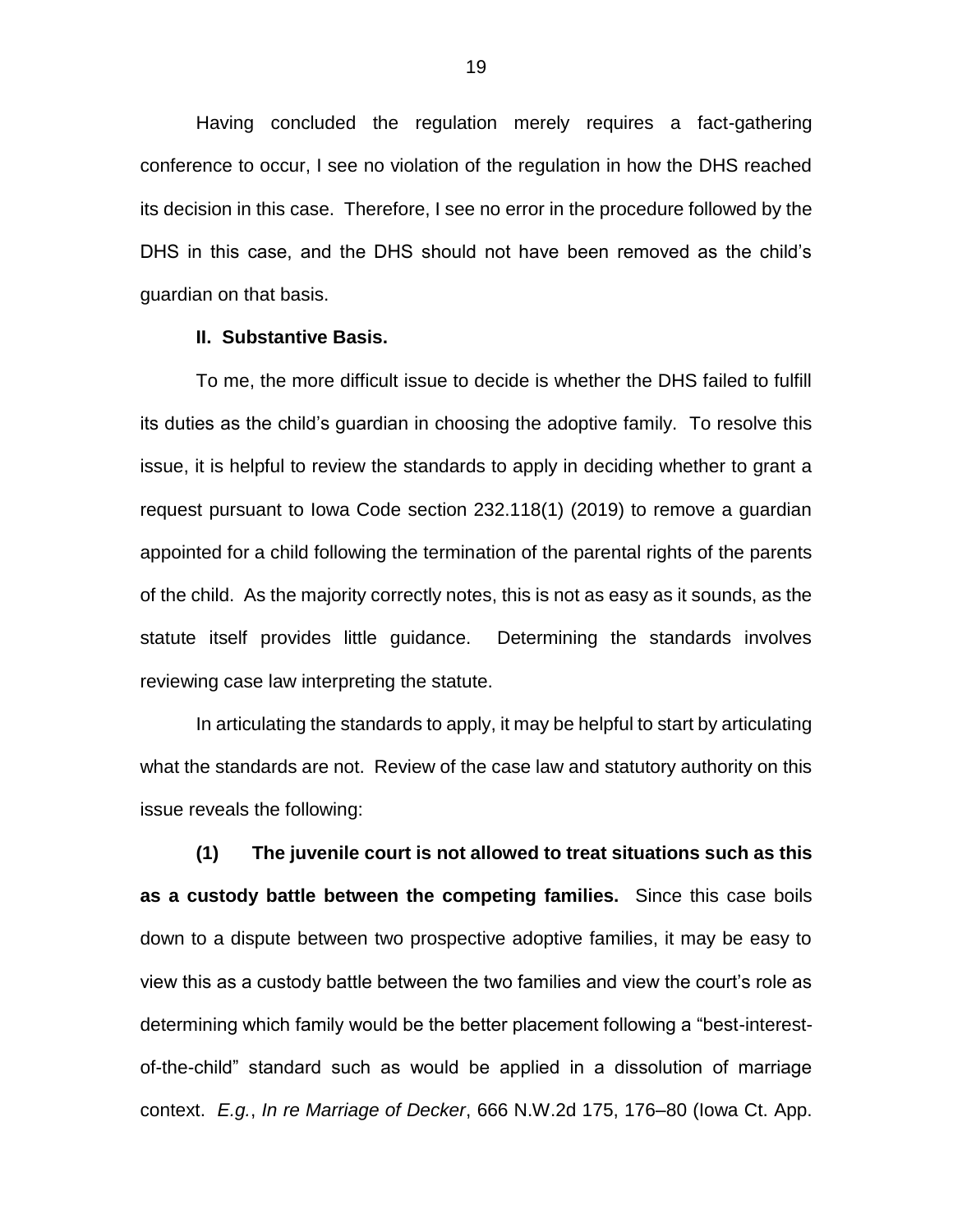2003) (in a dissolution action, considering the best interest of the children and placing the children with the mother).It is true that, in ruling upon an application to remove the DHS as guardian, the court's core role is to ensure placement is in the best interest of the child. *See, e.g.*, *In re D.H.*, No. 12-1387, 2012 WL 5954633, at \*2 (Iowa Ct. App. Nov. 29, 2012); *In re E.G.* (*E.G. I*), 738 N.W.2d 653, 656 (Iowa Ct. App. 2007)*.* However, a fair reading of the case law does not support a conclusion that consideration of the "best-interest-of-the-child" standard in the context of a request to remove the DHS is the same consideration of the "bestinterest-of-the-child" standard that is applied in the context of a custody battle in a divorce action where the court is charged with determining which parent would be the better placement for a child. *Compare In re Marriage of Rodgers*, 470 N.W.2d 43, 45 (Iowa Ct. App. 1991) (in a dissolution action, finding "it would be in the children's best interest to continue in [the father's] care"), *with In re E.G.* (*E.G. II*), 745 N.W.2d 741, 744 (Iowa Ct. App. 2007) (in an action to terminate the DHS's guardianship, finding "in this case, there is not only one, but two, [placements] that would be in [the child's] best interests").

In terms of the court's involvement in ruling on the application to remove the DHS, this is not a custody battle between the two competing parties. The juvenile court is not permitted to make its own independent decision as to which family the child should be placed with for adoption. That duty lies with the DHS, as the guardian of the child. In *E.G. I*, we held that "[t]he legislature, while giving the juvenile court continuing oversight consistent with the best interest of the child, did not give the juvenile court the right to establish custody or consent to adoption." 738 N.W.2d at 657. "Rather, these rights were specifically granted to the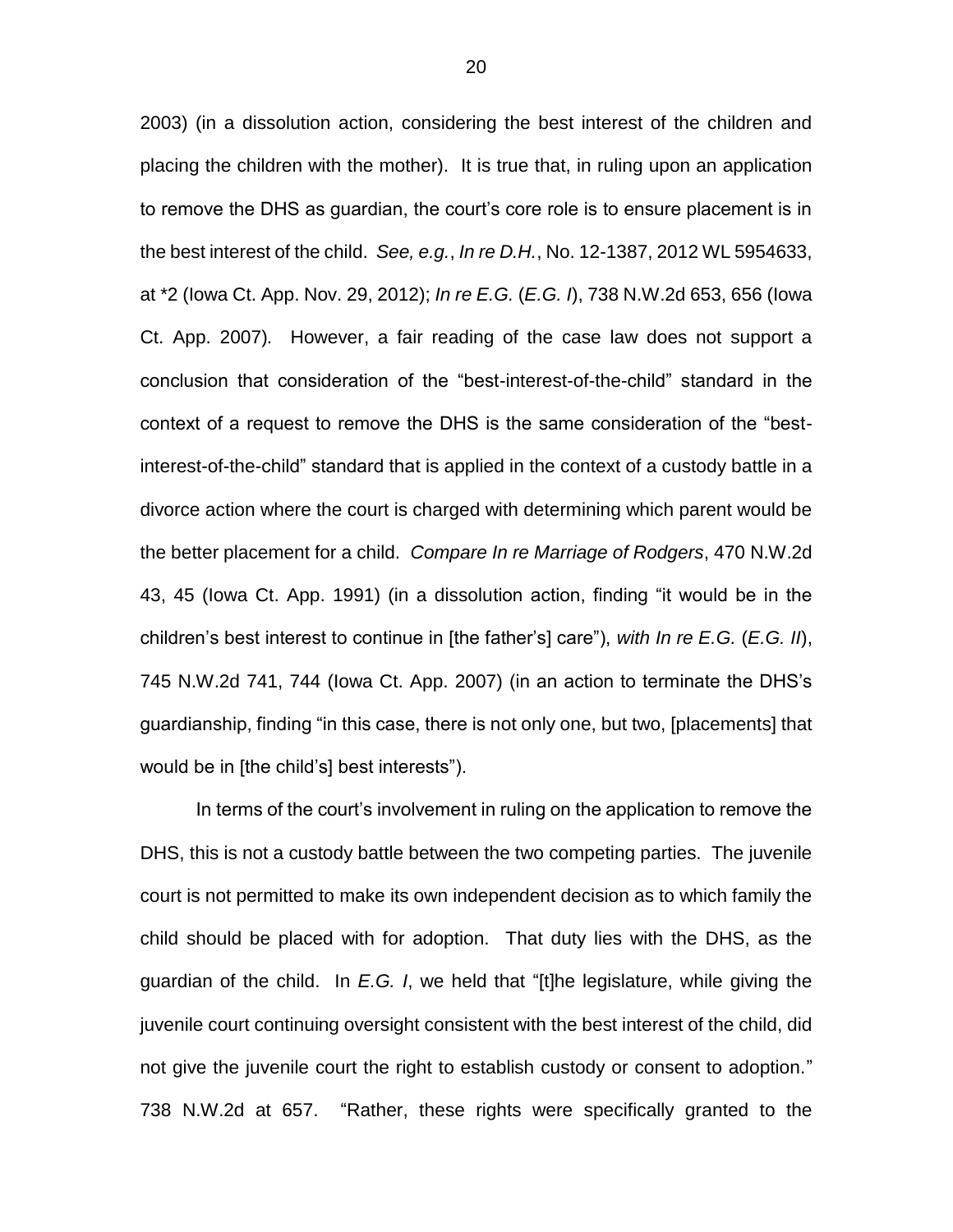guardian," which is the DHS in this case. *Id*. The appointed guardian, not the juvenile court, is responsible for making important decisions that have a permanent effect on the life and development of the child and promoting the general welfare of the child. *In re J.T.*, No. 11-1940, 2012 WL 836845, at \*2 (Iowa Ct. App. Mar. 14, 2012).

**(2) The role of the juvenile court is not to do a de novo review of the DHS's decision based on the information available to the DHS.** Again, this is not a custody battle, and the juvenile court does not sit in essentially an appellate role to review the DHS decision. The authority to make the decision as to placement of the child belongs to the guardian of the child, which here is the DHS. *See id*. The DHS has expertise in making difficult decisions between two highly capable homes. *See id*.

**(3) The juvenile court does not have veto power over the DHS's decision.** The court is not permitted to remove the DHS as guardian and custodian simply because it would have reached a different decision had the court been vested with the authority and obligation to make a decision between the competing families. *See, e.g.*, *E.G. I*, 738 N.W.2d at 657. To do so would be an improper usurpation of the role of the DHS as guardian and custodian of the child. While the DHS functions as the child's guardian, the juvenile court has the authority to specify the *type* of placement the DHS is to make, but the court does not have the authority to direct a *specific* placement. *See id*.; *see also In re S.O.*, No. 13- 0740, 2013 WL 3458216, at \*2 (Iowa Ct. App. July 10, 2013) ("It is DHS's duty and right . . . to choose the placement for these children.").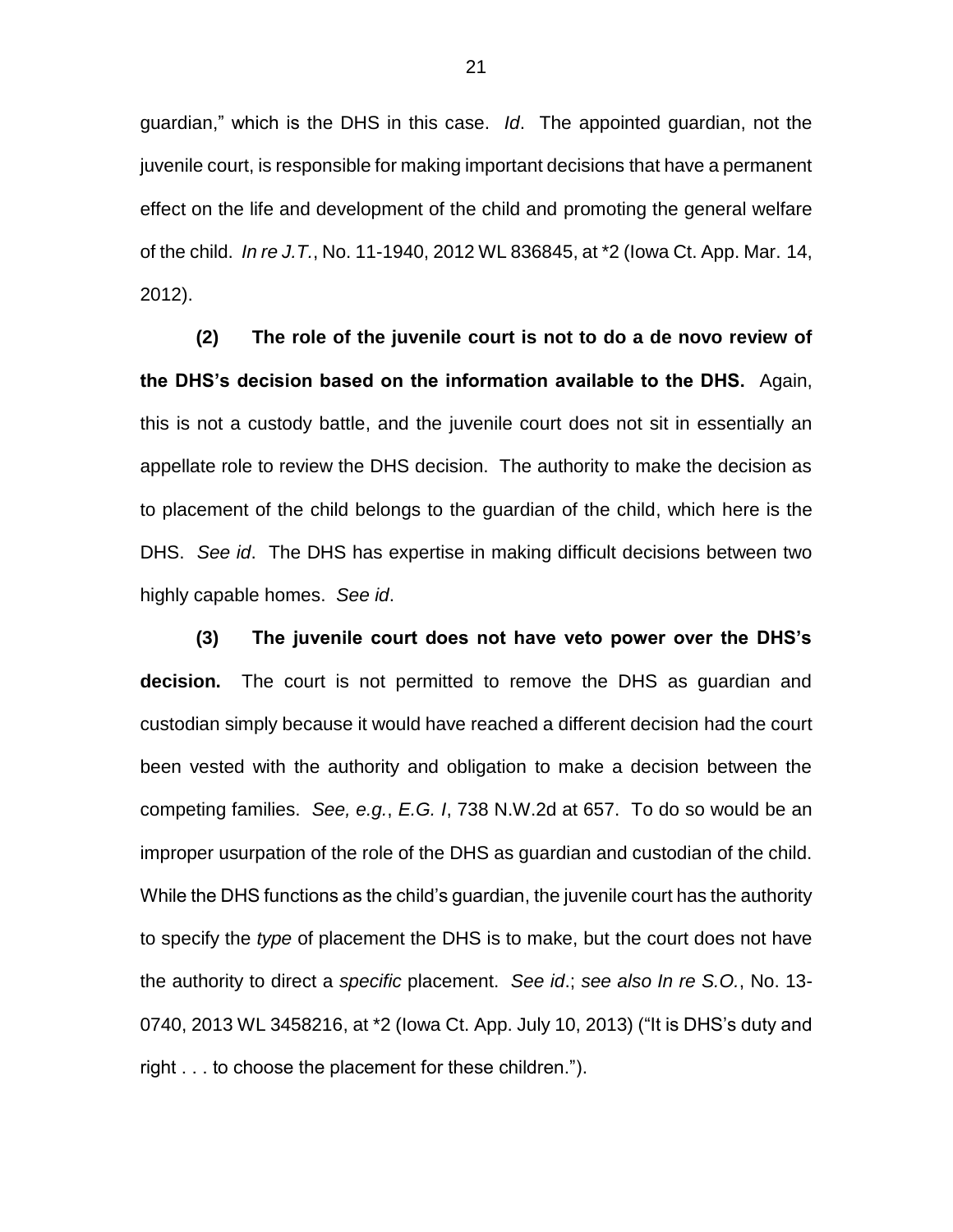Having articulated what the standards are not, it is still necessary to articulate what the standards are. Based on the case law addressing this issue, I believe the standards can be distilled into the following statement:

An applicant seeking to have a court-appointed guardian of a child removed pursuant to Iowa Code section 232.118(1) has the burden of establishing the court-appointed guardian failed to act in the child's best interest by unreasonably or irresponsibly failing to discharge the guardian's duties in finding a suitable adoptive home for the child.<sup>7</sup>

*See In re I.P.*, No. 19-0715, 2019 WL 3317922, at \*2 (Iowa Ct. App. July 24, 2019) ("Even if the DHS acted unreasonably in discharging its guardianship duties, we will not reflexively remove the DHS as guardian under section 232.118 if the removal is not in the child's best interests."); *In re W.L.*, No. 19-0424, 2019 WL 2375248, at \*3 (Iowa Ct. App. June 5, 2019) (same); *T.J.M.*, 2018 WL 5840806, at \*3 ("In considering whether DHS should be removed as the guardian of a child, we have looked at whether it has engaged in 'unreasonable actions.' We have also looked at whether 'the [DHS] in any way failed in its guardianship duties or in looking out for [the child's] best interests.'" (citations omitted)); *In re N.V.*, 877 N.W.2d 146, 150 (Iowa Ct. App. 2016) ("In the absence of statutory criteria, this court has examined the reasonableness of the current guardian's actions and the best interests of the child."); *In re R.S.*, No. 15-1244, 2015 WL 5578273, at \*2 (Iowa Ct. App. Sept. 23, 2015) (affirming the juvenile court decision to deny a request to remove the DHS as guardian, finding the DHS's "action was reasonable, responsible, and in the child's best interests"); *S.O.*, 2013 WL 3458216, at \*2

<sup>&</sup>lt;sup>7</sup> I use this single-spaced format purely for emphasis. To be clear, the emphasized statement is not a quote from any source, but is my best effort to state the standard that can be gleaned from the cited case law addressing the issue.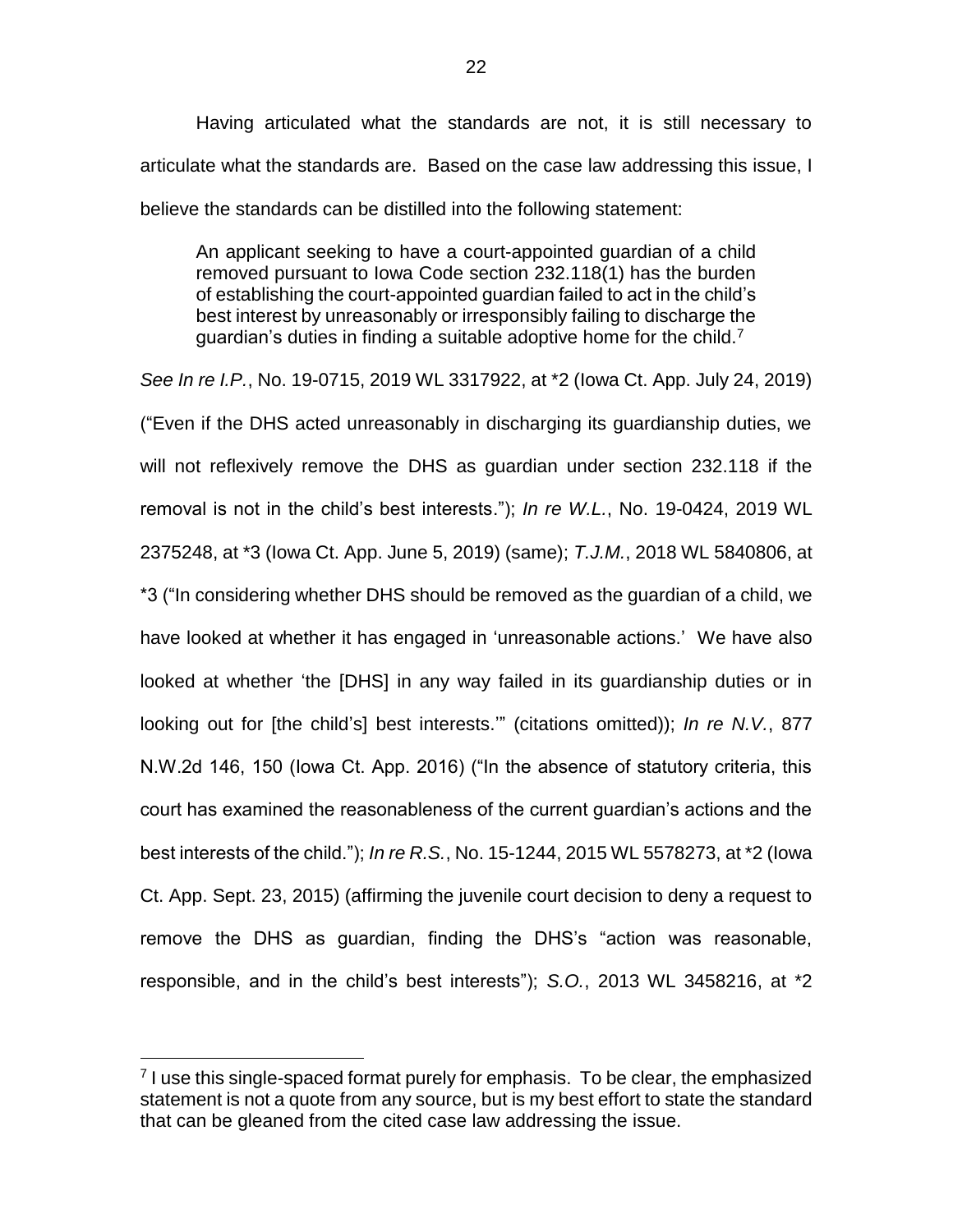(stating the juvenile court retains the authority to remove the DHS as guardian only if the DHS "acts unreasonably or irresponsibly in discharging its duties"); *D.H.*, 2012 WL 5954633, at \*4 (affirming the juvenile court decision to deny a request to remove the DHS as guardian after concluding the "DHS did not act unreasonably in carrying out its duties as guardian" and noting the DHS had the "duty and right to choose the placement"); *In re K.M.H.*, No. 12-1300, 2012 WL 5562784, at \*2 (Iowa Ct. App. Nov. 15, 2012) (affirming the juvenile court decision to deny a request to remove the DHS as guardian after concluding the DHS acted in the children's best interests); *J.T.*, 2012 WL 836845, at \*2 (affirming the appointment of the DHS as guardian after finding that the DHS did not err in its pre-adoptive placement decision given "the difficulty in deciding between two highly capable homes"); *In re D.H.*, No. 10-1313, 2010 WL 4484849, at \*6 (Iowa Ct. App. Nov. 10, 2010) (affirming the juvenile court decision to not remove the DHS as guardian after concluding there was no evidence the DHS "in any way failed in looking out for the child's best interests," even though a prospective adoptive family and the guardian ad litem disagreed with the DHS's decision); *E.G. II*, 745 N.W.2d at 744 (reversing the juvenile court for removing the DHS as guardian, finding no proof of any unreasonable actions on the part of the DHS after it "conducted an extensive adoption work-up, which resulted in finding a 'highly qualified' adoption home"); *E.G. I*, 738 N.W.2d at 657 (reversing the juvenile court for making decisions with respect to custody and adoption, finding those decisions to have been statutorily given to the DHS, as guardian).

Applying these standards, my initial inclination is to focus on the fact the parties essentially acknowledged both placement options were suitable.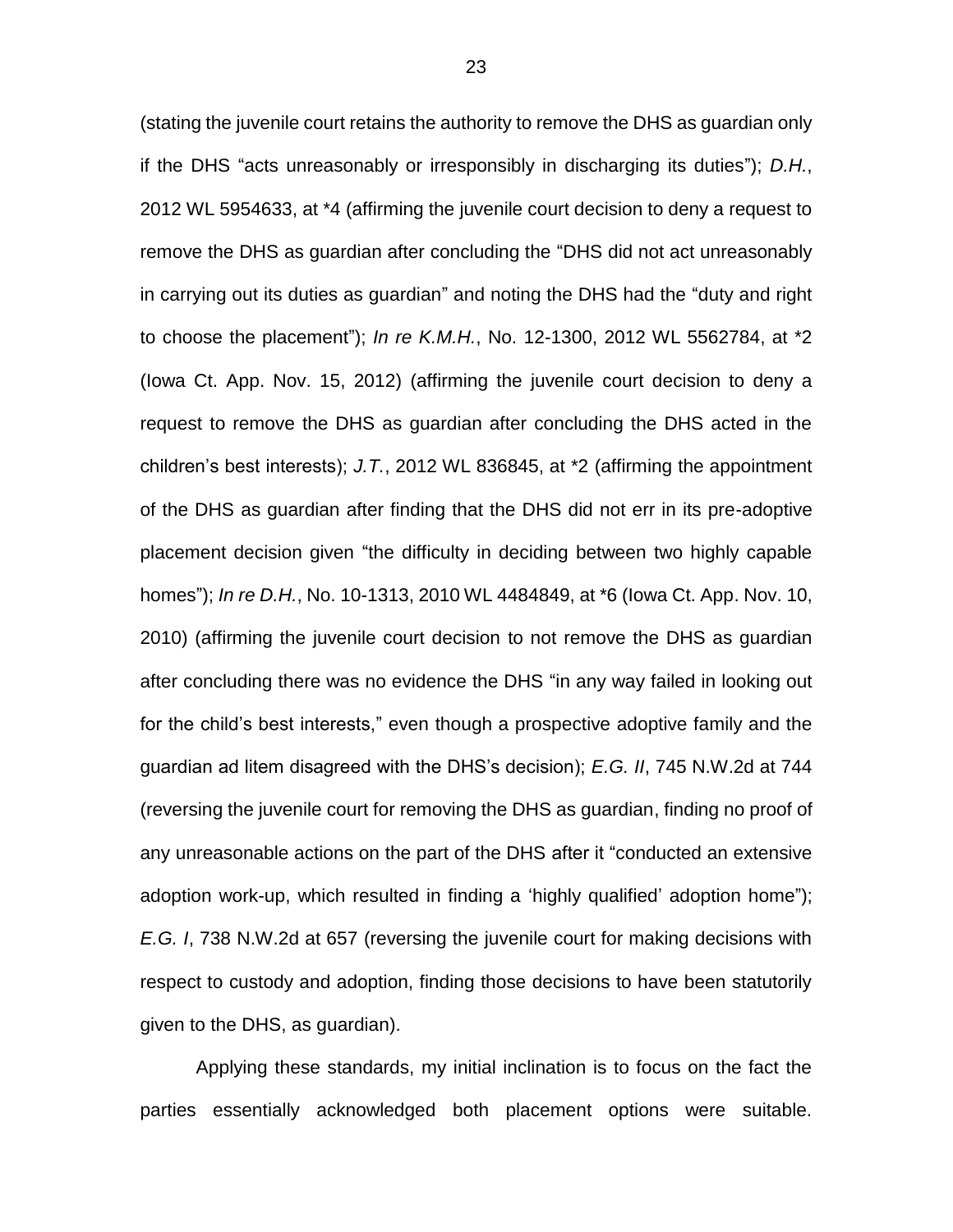Ordinarily, this would end the inquiry and require deference to the DHS; such an outcome here would result in reversal of the juvenile court, as acknowledging the DHS found a suitable placement option would be tantamount to acknowledging the DHS had not unreasonably or irresponsibly failed to discharge its duties in finding a suitable adoptive home for the child.

In this case, however, there is a key detail that I believe changes the outcome. That key detail is the fact the foster parents previously adopted the child's half-sibling. This fact creates a statutory and regulatory preference in favor of placement with the foster parents. *See* Iowa Code § 232.108(1) (requiring the DHS to "make a reasonable effort to place the child and siblings together in the same placement"); Iowa Admin. Code r. 441-200.4(3)(b)(1) (requiring preference to "be given to placing children from the same birth family together"); *see also* Iowa Code § 232.2(52) (defining "sibling" as "an individual who is related to another individual by blood, adoption, or affinity through a common legal or biological parent"). The juvenile court found, and I agree, this preference was largely ignored in the ultimate decision made by the DHS to place the child with the grandfather. $8$ 

<sup>&</sup>lt;sup>8</sup> The fact the regulation requires "consideration" to be given to the grandfather as a relative within the fourth degree of consanguinity is largely inconsequential, as the regulation also requires "consideration" to be given to the foster family due to the child having been in their care for six months or longer. *See* Iowa Admin. Code r. 441-200.4(3)(b)(3), (4). Besides the fact the competing "considerations" of the grandfather and the foster parents are essentially a regulatory wash, neither of these "considerations" overcome the "preference" in favor of the foster parents. As the majority correctly notes, a preference is "[t]he favoring of one person or thing over another" where consideration is merely "[s]omething that may be taken into account when forming an opinion." *See Preference* and *Consideration*, *Black's Law Dictionary* (11th ed. 2019).